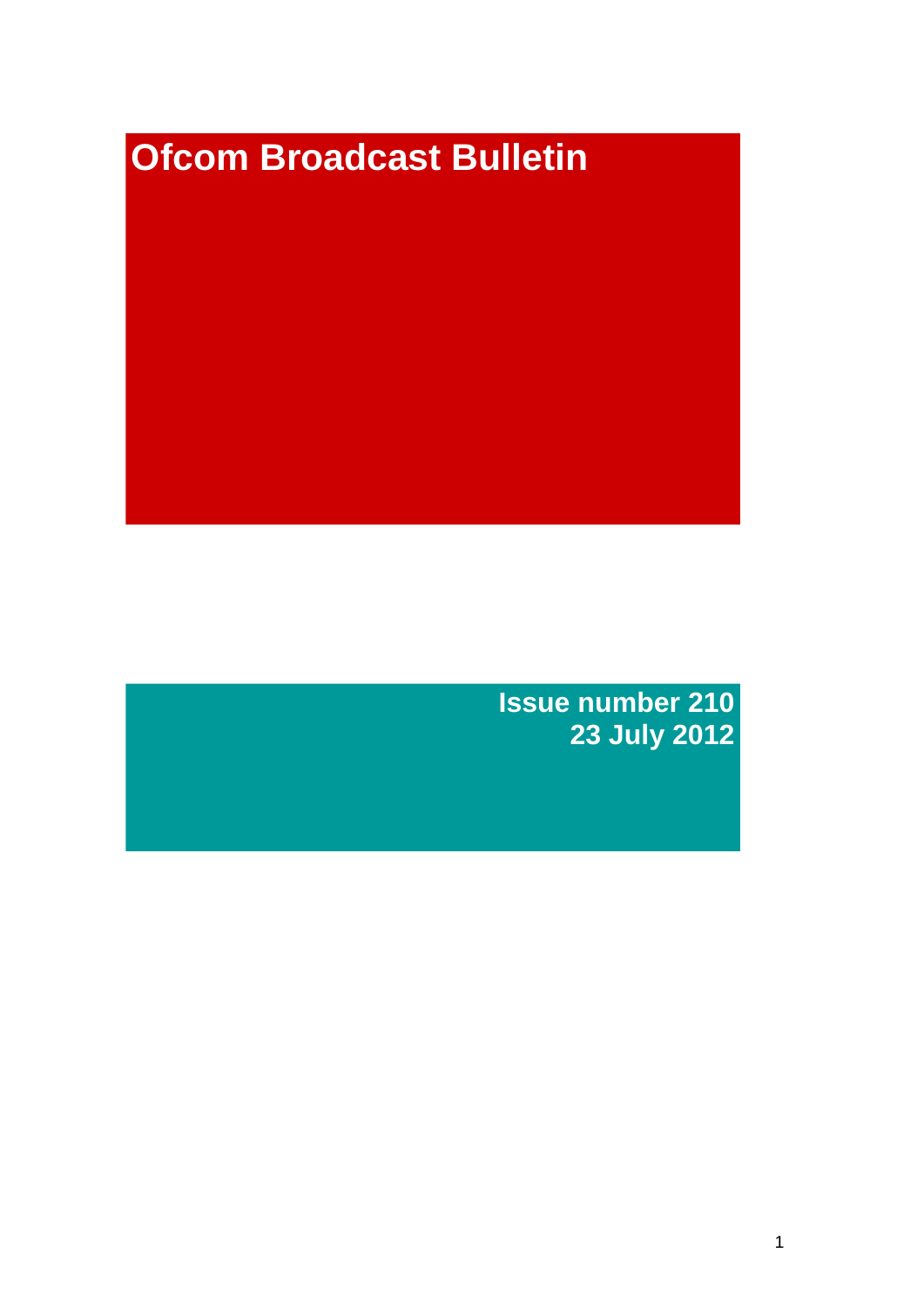# **Contents**

| Introduction                                                                                                                                                                                                                                     | 3  |
|--------------------------------------------------------------------------------------------------------------------------------------------------------------------------------------------------------------------------------------------------|----|
| Note to Broadcasters                                                                                                                                                                                                                             |    |
| Amendment to Ofcom Guidance to Section Two of the Code:<br>on-air warnings about charges incurred by calls made<br>outside voting and competition windows                                                                                        | 4  |
| <b>Standards cases</b>                                                                                                                                                                                                                           |    |
| <u>In Breach</u>                                                                                                                                                                                                                                 |    |
| Music Video: Nicki Minaj - "Beez in the Trap"<br>Channel Starz, 27 April 2012, 14:20                                                                                                                                                             | 6  |
| <b>Resolved</b>                                                                                                                                                                                                                                  |    |
| <b>Britain's Got Talent</b><br>ITV1, 6 May 2012, 19:30                                                                                                                                                                                           | 8  |
| Not in Breach                                                                                                                                                                                                                                    |    |
| <b>Britain's Got Talent</b><br>ITV1, 31 March 2012, 20:00 and 1 April 2012, 13:00<br>ITV2, 1 April 2012, 19:00 and 6 April 2012, 19:00<br><b>Britain's Got Talent: Live Semi-final</b><br>ITV1, 9 May 2012, 19:30 and ITV2 on 10 May 2012, 16:00 | 11 |
| <b>Advertising Scheduling cases</b>                                                                                                                                                                                                              |    |
| Resolved                                                                                                                                                                                                                                         |    |
| <b>Resolved findings table</b><br>Code on the Scheduling of Television Advertising<br>compliance reports                                                                                                                                         | 17 |
| <b>Other Programmes Not in Breach</b>                                                                                                                                                                                                            | 18 |
| <b>Complaints Assessed, Not Investigated</b>                                                                                                                                                                                                     | 19 |
| <b>Investigations List</b>                                                                                                                                                                                                                       | 26 |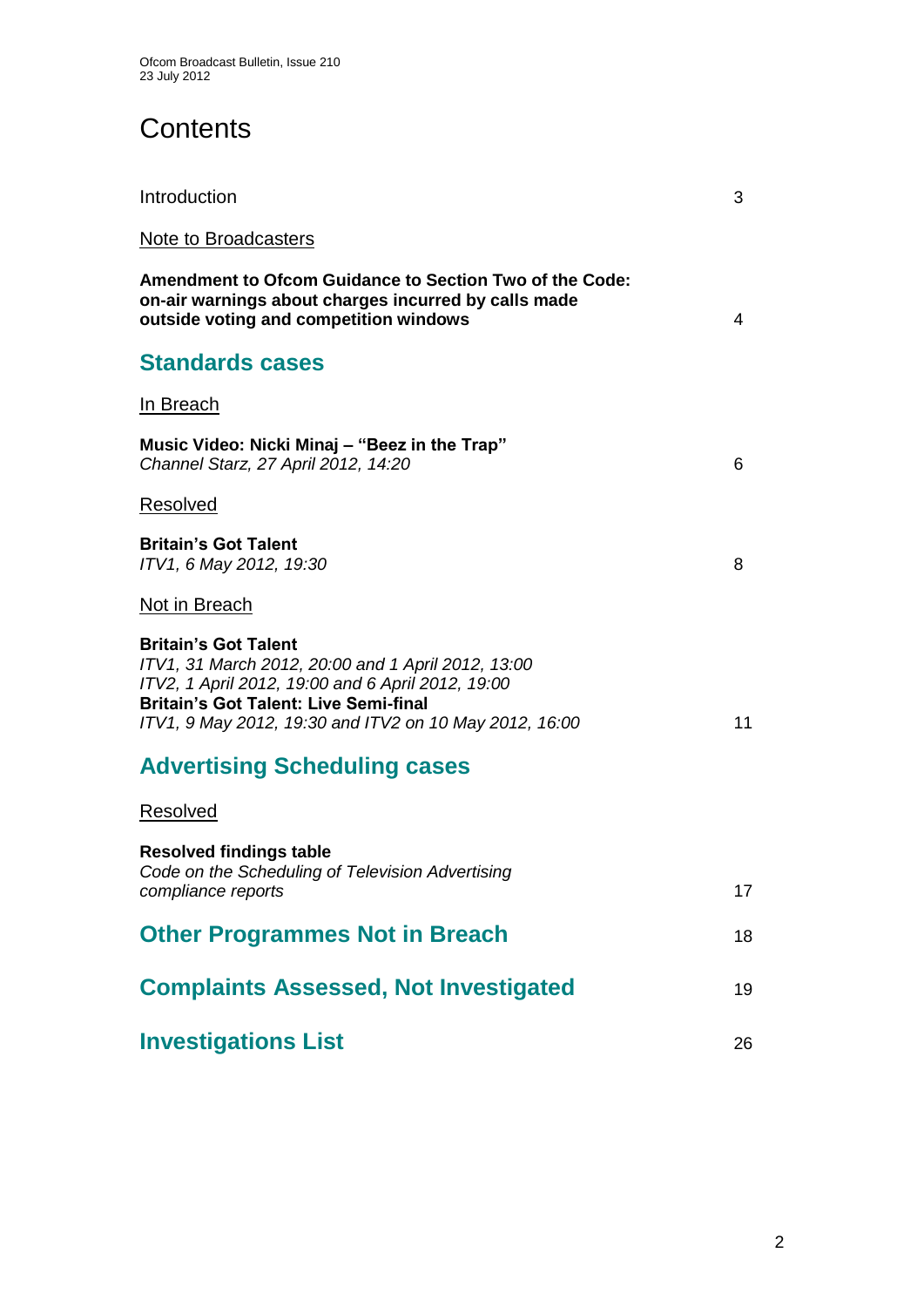# Introduction

Under the Communications Act 2003, Ofcom has a duty to set standards for broadcast content as appear to it best calculated to secure the standards objectives<sup>1</sup>, Ofcom must include these standards in a code or codes. These are listed below.

The Broadcast Bulletin reports on the outcome of investigations into alleged breaches of those Ofcom codes, as well as licence conditions with which broadcasters regulated by Ofcom are required to comply. These include:

- a) Ofcom's Broadcasting Code ("the Code"), which, can be found at: [http://stakeholders.ofcom.org.uk/broadcasting/broadcast-codes/broadcast-code/.](http://stakeholders.ofcom.org.uk/broadcasting/broadcast-codes/broadcast-code/)
- b) the Code on the Scheduling of Television Advertising ("COSTA") which contains rules on how much advertising and teleshopping may be scheduled in programmes, how many breaks are allowed and when they may be taken. COSTA can be found at: [http://stakeholders.ofcom.org.uk/broadcasting/broadcast-codes/advert-code/.](http://stakeholders.ofcom.org.uk/broadcasting/broadcast-codes/advert-code/)

c) certain sections of the BCAP Code: the UK Code of Broadcast Advertising, which relate to those areas of the BCAP Code for which Ofcom retains regulatory responsibility. These include:

- the prohibition on 'political' advertising;
- sponsorship and product placement on television (see Rules 9.13, 9.16 and 9.17 of the Code) and all commercial communications in radio programming (see Rules 10.6 to 10.8 of the Code);
- 'participation TV' advertising. This includes long-form advertising predicated on premium rate telephone services – most notably chat (including 'adult' chat), 'psychic' readings and dedicated quiz TV (Call TV quiz services). Ofcom is also responsible for regulating gambling, dating and 'message board' material where these are broadcast as advertising<sup>2</sup>.

The BCAP Code is at: [www.bcap.org.uk/The-Codes/BCAP-Code.aspx](http://www.bcap.org.uk/The-Codes/BCAP-Code.aspx)

d) other licence conditions which broadcasters must comply with, such as requirements to pay fees and submit information which enables Ofcom to carry out its statutory duties. Further information on television and radio licences can be found at:<http://licensing.ofcom.org.uk/tv-broadcast-licences/> and [http://licensing.ofcom.org.uk/radio-broadcast-licensing/.](http://licensing.ofcom.org.uk/radio-broadcast-licensing/)

Other codes and requirements may also apply to broadcasters, depending on their circumstances. These include the Code on Television Access Services (which sets out how much subtitling, signing and audio description relevant licensees must provide), the Code on Electronic Programme Guides, the Code on Listed Events, and the Cross Promotion Code. Links to all these codes can be found at: <http://stakeholders.ofcom.org.uk/broadcasting/broadcast-codes/>

It is Ofcom's policy to describe fully the content in television and radio programmes that is subject to broadcast investigations. Some of the language and descriptions used in Ofcom's Broadcast Bulletin may therefore cause offence.

1

 $1$  The relevant legislation is set out in detail in Annex 1 of the Code.

 $2$  BCAP and ASA continue to regulate conventional teleshopping content and spot advertising for these types of services where it is permitted. Ofcom remains responsible for statutory sanctions in all advertising cases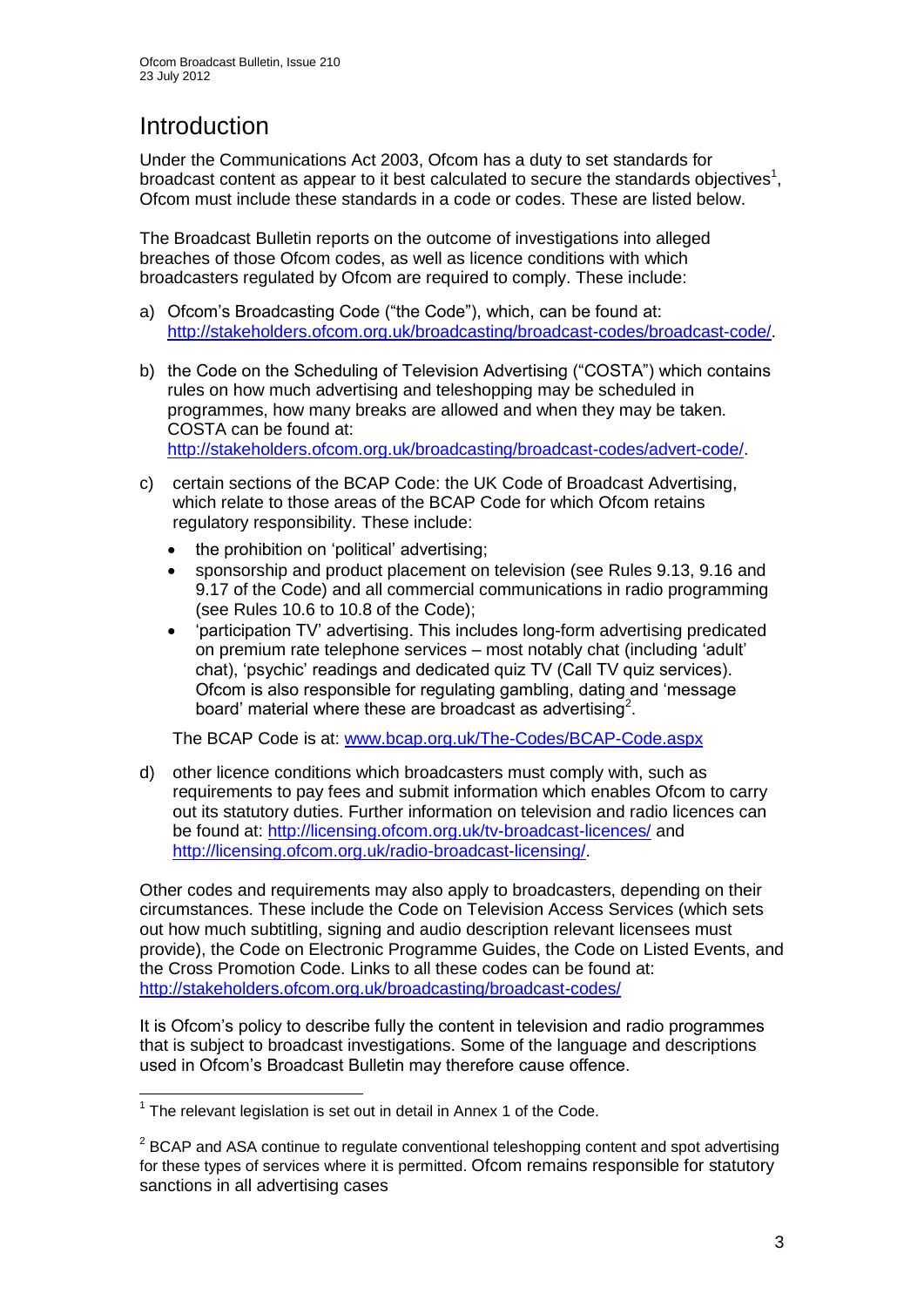# **Note to broadcasters**

**Amendment to Ofcom Guidance to Section Two of the Code: on-air warnings about charges incurred by calls made outside voting and competition windows**

#### **Background**

Ofcom's Guidance Note to Section Two of the Code has for some years included the following guidance about the use of premium rate telephony services (PRS) in relation to Rules 2.13 to 2.16 (Broadcast competitions and voting):

Ofcom understands that PRS provision now generally allows lines to be closed at the end of voting and competition entry periods such that calls made outside those periods do not incur a premium charge. Arrangements in which calls continue to be so charged outside allotted entry or voting periods are very much more likely to be found in breach of the Code (or of licence conditions, as appropriate). Broadcasters should make every effort to ensure that PRS charges are not applied in such circumstances. **Generally, because network charges may be incurred, broadcasters should make clear to audiences that early or late calling may attract some charge.**

(Emphasis added.)

The guidance was drawn up after Ofcom had been advised that carriage or network charges were applied in many cases even where a premium charge was avoided and the caller advised by recorded message that their vote or entry was out of the specified time window.

The effect of the highlighted sentence above is to alert broadcasters to the desirability of on-air warnings to viewers or listeners in such circumstances. In line with this guidance, at the time of any on-air calls to action to call a PRS line for a competition or for voting, broadcasters often give a warning such as: "*Please do not call before the lines open or after the lines have closed as your vote/entry will not be counted, but you may still be charged.*"

#### **Why we have amended the guidance**

We have now been made aware of evidence which demonstrates that all charges can be avoided if suitable technical arrangements are made by the telecommunications company responsible for terminating calls to the numbers used by the broadcaster. We understand that such technical arrangements will result in the connection of calls made outside the specified time window not in fact being completed, thereby avoiding any carriage or network charge being applied to the caller.

Given this evidence we are amending the guidance to state explictly that a broadcaster need not give such on-air warnings provided it has ensured that the telecommunications company it is working with has made the necessary technical arrangements so that an out-of-time call to the phone numbers it publicises as part of votes, competitions and so on will incur no charge at all.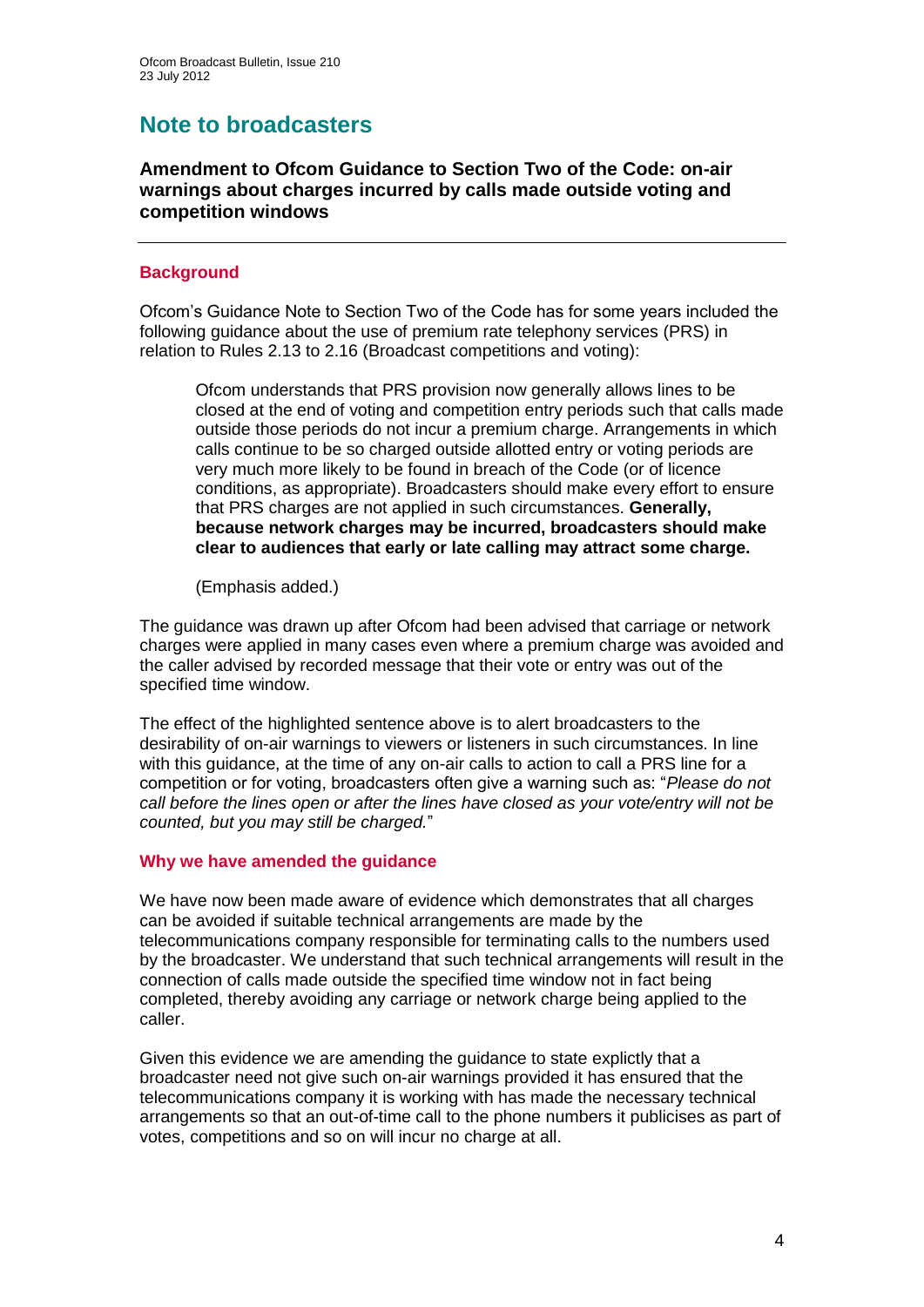The final sentence of the guidance quoted above has therefore now been amended as follows:

Generally, because network charges may be incurred, broadcasters should make clear to audiences that early or late calling may attract some charge, **unless steps have been taken to ensure that such calls are not in fact terminated and that no charge at all can be incurred.**

(Emphasis added)

The Guidance has been changed as above, can be found at <http://stakeholders.ofcom.org.uk/binaries/broadcast/guidance/831193/section2.pdf> and comes into effect at the same time as publication of this Note.

#### **Other points to note**

Broadcasters wishing to avoid giving warnings about out-of-time calls should bear in mind three important points.

First, Ofcom wishes to reiterate that nothing in this note changes the general need to make audience competition and voting deadlines absolutely clear to the audience to ensure compliance with Rules 2.13 to 2.16.

Further, when considering warnings related to audience interaction, broadcasters need to think very carefully about the clarity of charging statements if both voice calls and text routes are offered. The absence of a warning about out-of-time voice calls should not obscure any clarification about charges for out-of-time texts, if applicable.

Lastly, we wish to be absolutely clear that **broadcasters who do not include carriage or network cost on-air warnings will be expected in the event of challenge to be able to demonstrate to Ofcom the steps they have taken to avoid any charge being applied to out-of-time calls and to demonstrate that these steps are fully effective.**

Broadcasters should contact John Stables at Ofcom [\(john.stables@ofcom.org.uk\)](mailto:john.stables@ofcom.org.uk) if they have any questions about the amendment to the guidance or its effect.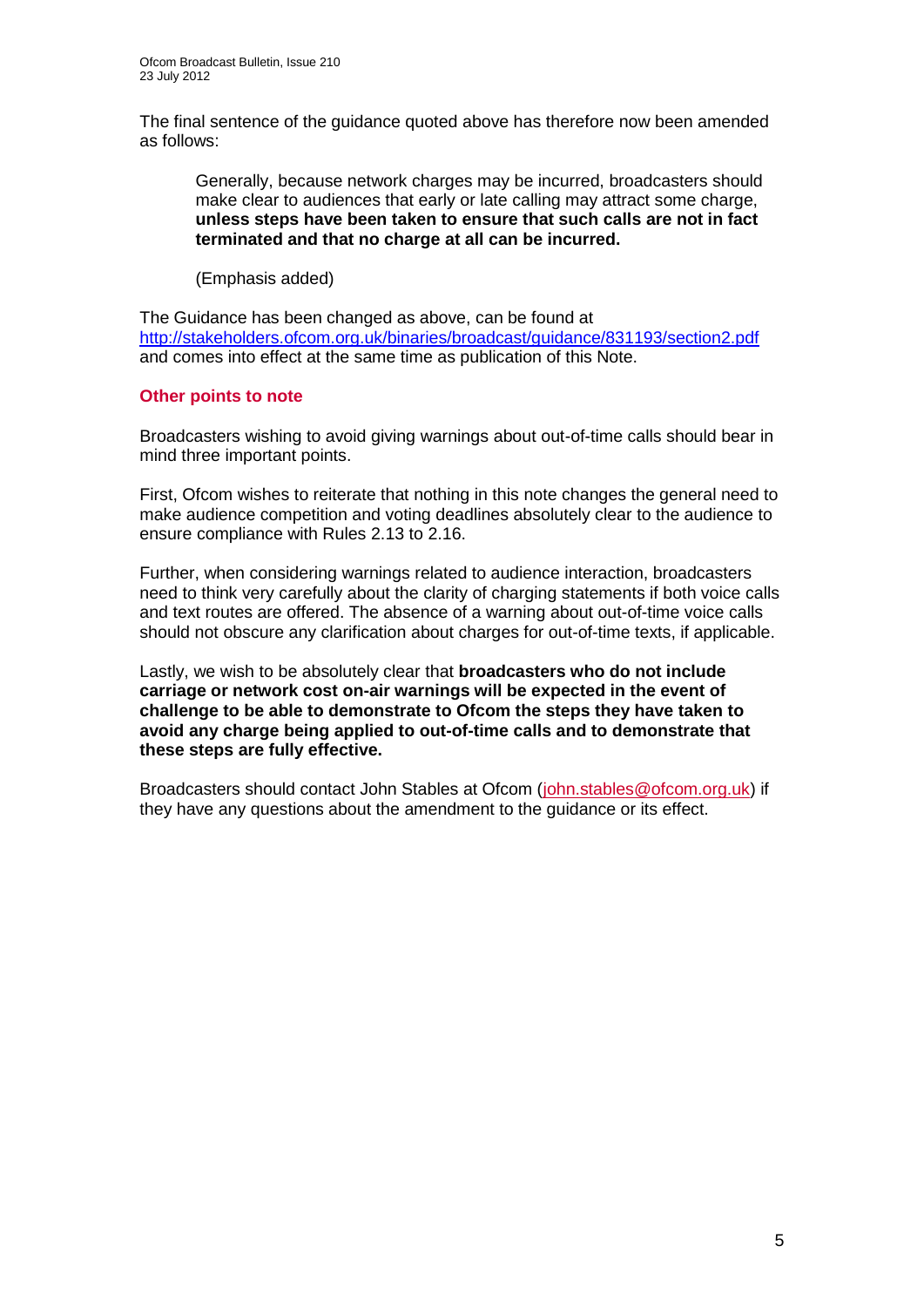# **Standards cases**

## **In Breach**

## **Music Video: Nicki Minaj – "Beez in the Trap"**

*Channel Starz, 27 April 2012, 14:20*

#### **Introduction**

Channel Starz<sup>1</sup> is a music television channel. The licence for Channel Starz is held by Mushroom Television Limited (or "the Licensee").

During routine monitoring of the channel, Ofcom noted a sequence of flashing images in the music video *Beez in the Trap* by Nicki Minaj. No warning was broadcast before or during the video.

Certain types of flashing images can trigger seizures in viewers who are susceptible to photosensitive epilepsy ("PSE"). Ofcom therefore carried out a technical assessment of the flashing images in the music video. We noted that there were five distinct sequences, occurring at various points in the video, where rapidly repeated 'fast cuts' between images exceeded the brightness change and screen area limits set out in Ofcom guidance to broadcasters on flashing images<sup>2</sup>. The total duration of the sequences containing non-compliant flashing images was approximately 8 seconds.

Ofcom considered the material raised issues warranting investigation under Rule 2.12 of the Code, which states:

"Television broadcasters must take precautions to maintain a low level of risk to viewers who have photosensitive epilepsy. Where it is not reasonably practicable to follow the Ofcom guidance, and where broadcasters can demonstrate that the broadcasting of flashing lights and/or patterns is editorially justified, viewers should be given an adequate verbal and also, if appropriate, text warning at the start of the programme or programme item".

Ofcom therefore wrote to the Licensee and asked it to explain how this material complied with Rule 2.12.

#### **Response**

The Licensee explained that the video file provided by the record company was marked as compliant with Ofcom's PSE guidance and was broadcast on this (incorrect) basis. The Licensee also notified Ofcom that it went into liquidation on 22 June 2012.

#### **Decision**

Under the Communications Act 2003, Ofcom has a statutory duty to set standards for broadcast content as appear to it best calculated to secure the standards objectives,

<sup>1</sup>  $1$  The channel is licensed by Ofcom as 'Channel Starz', but is broadcast and listed on the Sky EPG as Starz TV.

<sup>&</sup>lt;sup>2</sup> <http://stakeholders.ofcom.org.uk/binaries/broadcast/guidance/812612/section2.pdf>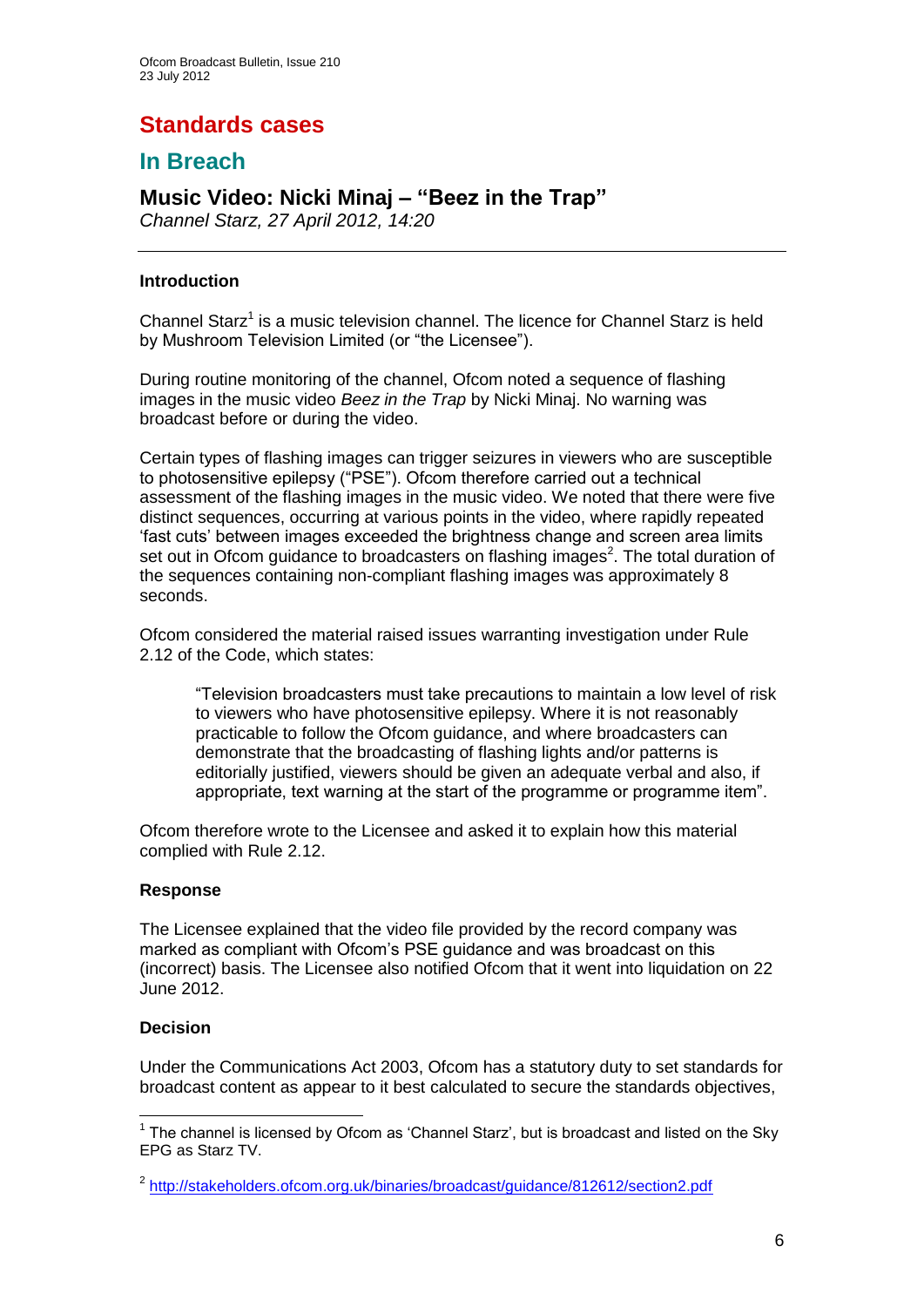one of which is that "generally accepted standards are applied to the content of television and radio services so as to provide adequate protection for members of the public from the inclusion in such services of harmful and/or offensive material".

Given the significant potential harm to viewers with PSE who are exposed to flashing images, Rule 2.12 makes clear that Ofcom expects broadcasters to maintain a low level of risk in this regard. Further, Ofcom's Guidance in this area (and the annexed Guidance Note on flashing images which is based on scientific research), are intended to limit the incidence of seizures.

In this case, Ofcom's test of this material found that it clearly did not comply with the limits set out in our published Guidance concerning PSE.

While Ofcom acknowledges that the Licensee broadcast this music video in good faith, it is the responsibility of all broadcasters to ensure compliance with the Code before transmitting any material. On this occasion the Licensee had failed to check and correctly identify broadcast material as problematic in advance of transmission. The broadcast was in breach of Rule 2.12 of the Code.

#### **Breach of Rule 2.12**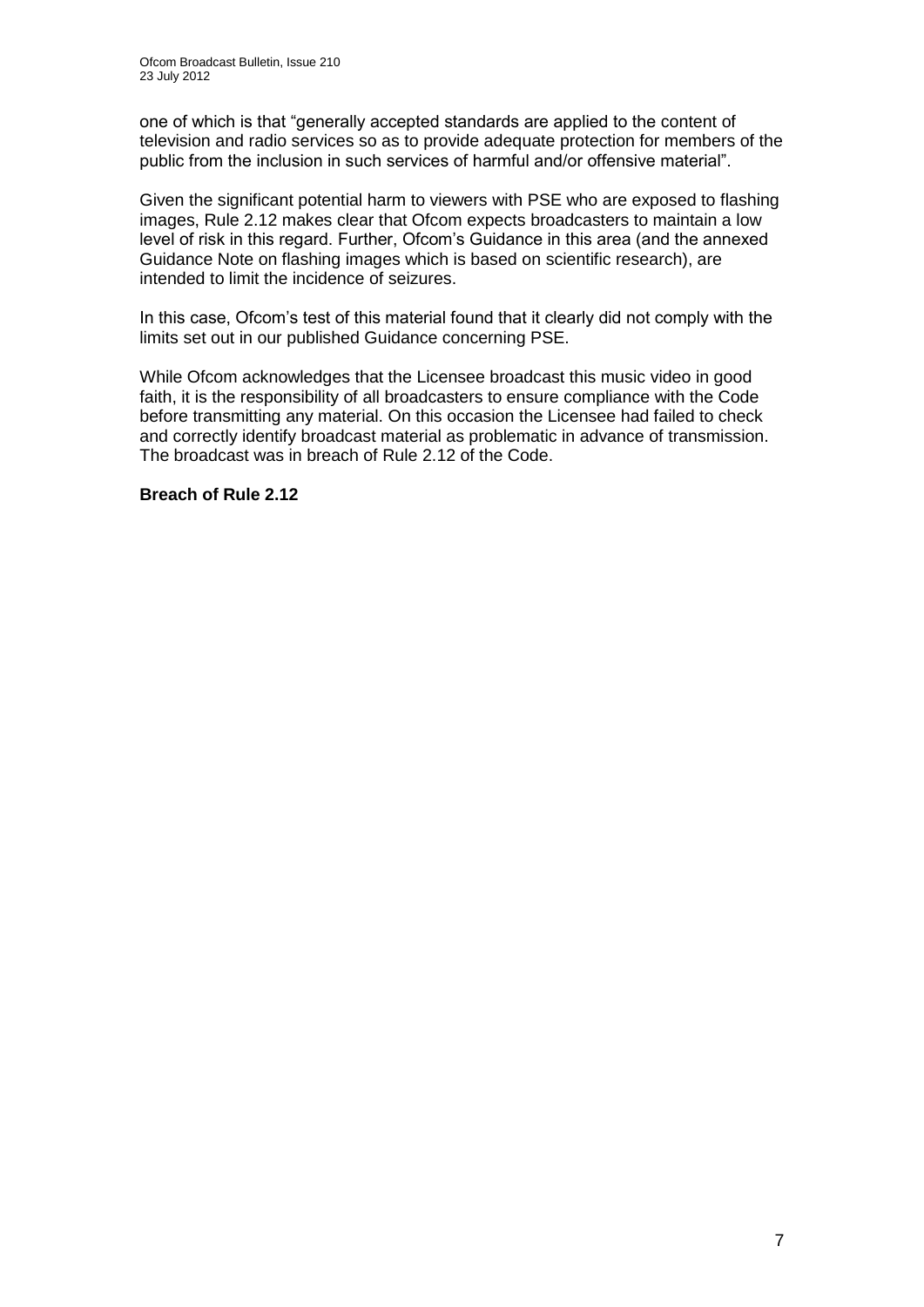# **Resolved**

### **Britain's Got Talent**

*ITV1, 6 May 2012, 19:30*

#### **Introduction**

*Britain's Got Talent* is a talent series, broadcast on ITV1, which aims to find an 'unknown star' from the general public to perform at the annual Royal Variety Performance. For the 2012 series, one way that viewers could vote was via a downloadable smartphone application. Users of the application could purchase three votes for £1.49 for use during any voting period in the series. The first voting period began in the first of six semi-finals broadcast on 6 May 2012.

A viewer alerted Ofcom to a technical problem with the application. The viewer had purchased votes but received an error message when attempting to use them.

Ofcom considered the matter raised substantive issues warranting investigation under Rule 2.14 of the Code, which states:

"Broadcasters must ensure that viewers are not materially misled about any broadcast competition or voting."

We therefore asked ITV Broadcasting Limited ("ITV") how it had complied with Rule 2.14. ITV complies the programme for Channel Television, the licensee responsible for this programme on behalf of the ITV Network.

#### **Response**

ITV said it takes its obligations under the Code extremely seriously, particularly those involving interactivity and premium rate services. It added that in addition to its own interactive team, a number of experienced third party providers were involved in the planning and implementation of the application. Several tests had been performed to ensure the usability and operational stability of the platform.

ITV explained that when voting opened, the application's display changed from a *Britain's Got Talent*-style buzzer to a voting selection screen and this led to a significant increase in connection requests. It said that, unfortunately, the platform's firewall was not able to process the high volume of interactions that occurred directly after voting lines opened. This meant that while some users were able to use votes that they had purchased, others were not and some were charged for votes that they did not receive and so could not use.

ITV attributed the problem to a "firewall mis-configuration" on the part of the voting platform provider. It said that the provider did not load-test the full infrastructure endto-end and did not anticipate the firewall problem that occurred. ITV added that the platform provider accepted full responsibility for this oversight and the subsequent capacity issues caused by the firewall.

ITV said that after an initial investigation, it took the decision to discontinue the application for the rest of the series and implement refund procedures for those who had purchased unused votes. Where possible, users of the application were sent two messages containing information about how to apply for a refund. An announcement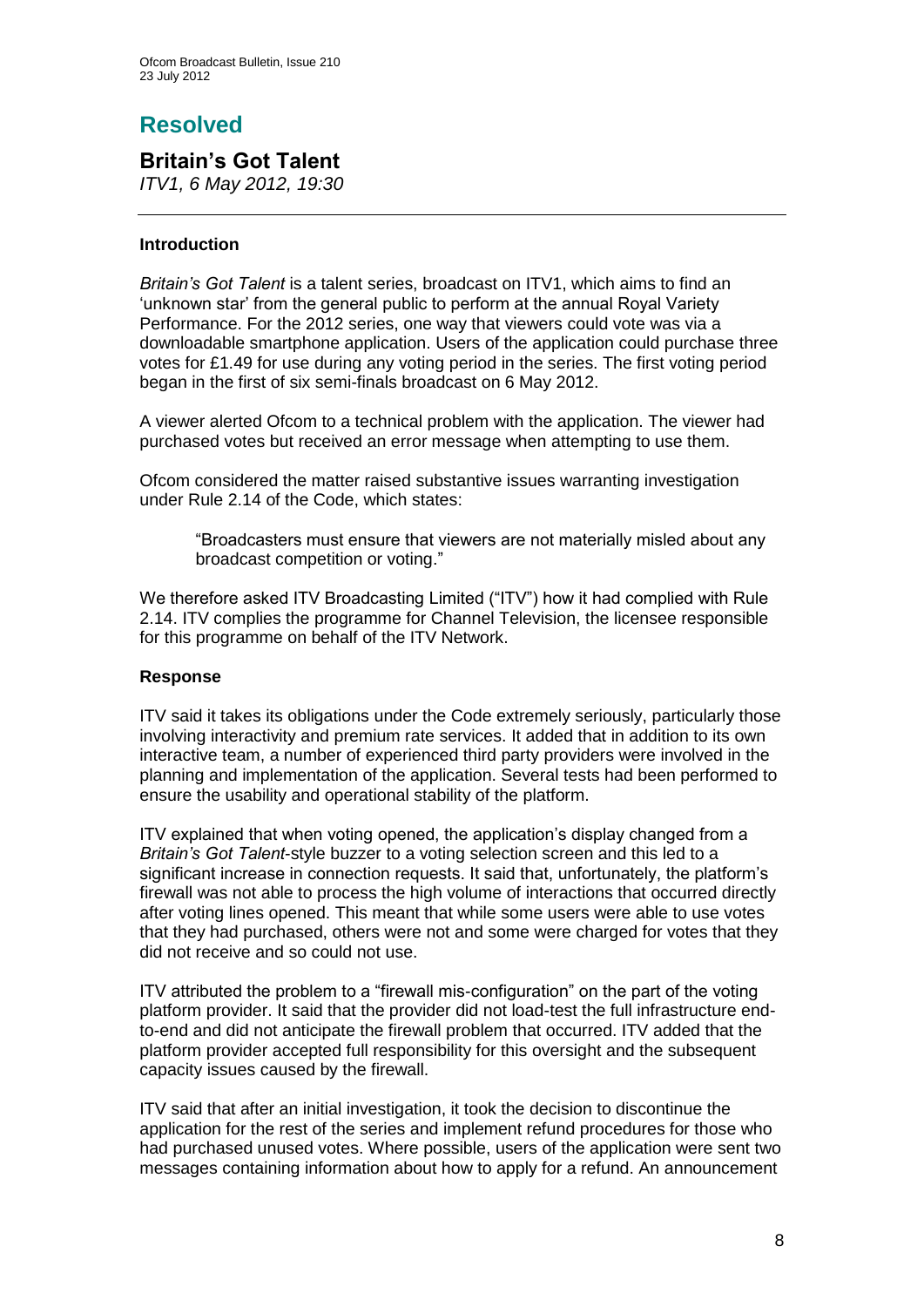to this effect was also broadcast during the third semi-final and published on the ITV website.

Following the incident, ITV undertook a full review of the matter to inform any similar innovations in the future. ITV said that changes to the process will include enhanced overall project management, the requirement for ITV project managers to review all test data, and improved communication between developers and platform providers so that risks can be identified at an early stage.

While it regretted the incident, ITV said that it did not deliberately or negligently mislead the audience about the nature of the vote or its operation. It argued that approximately 49 per cent of votes bought via the application were processed correctly.

#### **Decision**

Under the Communications Act 2003, Ofcom has a statutory duty to set standards for broadcast content as appear to it best calculated to secure the standards objectives, one of which is that "generally accepted standards are applied to the contents of television and radio services so as to provide adequate protection for members of the public from the inclusion in such services of offensive and harmful material".

These objectives are reflected in, among other rules, Rule 2.14, which serves to prevent broadcast competitions and voting from misleading the audience in such a way as to cause material harm, such as financial loss.

Ofcom noted that audience voting via smartphone applications is a relatively new concept and that the various testing phases undertaken by ITV or its contractors did not reveal any capacity issues. Nonetheless, under the terms of its Ofcom licence, ITV is responsible for ensuring that all of its audience voting systems are robust. Ofcom was therefore concerned that the application was unable to handle demand when voting opened. This meant that a significant proportion of viewers who had responded to the programme's invitation to purchase voting credits via the app were unable to use them and that therefore viewers were effectively misled, albeit unintentionally.

We expect licensees to take all steps and efforts that are reasonably practicable to ensure the integrity and robustness of the systems they use. However, we accept that technical problems can arise particularly during live transmissions. An example of the latter in the context of normal telephone voting might be known limitations of network traffic volume on exchanges: these might prevent votes being cast through overloading (though not resulting in costs to unsuccessful callers).

In this case we were of the view that the cause of the problem contained elements both of preventable design weakness and less easily anticipated patterns of demand.

We noted ITV's swift action to cancel the application and provide details of how users could obtain a refund. We also noted ITV's review of its processes to avoid a recurrence should it use a similar voting mechanism in future programming.

In view of the Licensee's remedial measures, Ofcom considers the matter resolved and does not expect a recurrence of the problem and takes this opportunity to remind ITV of its obligations under the Code in this area and its responsibilities under its licence in relation to its communications with viewers.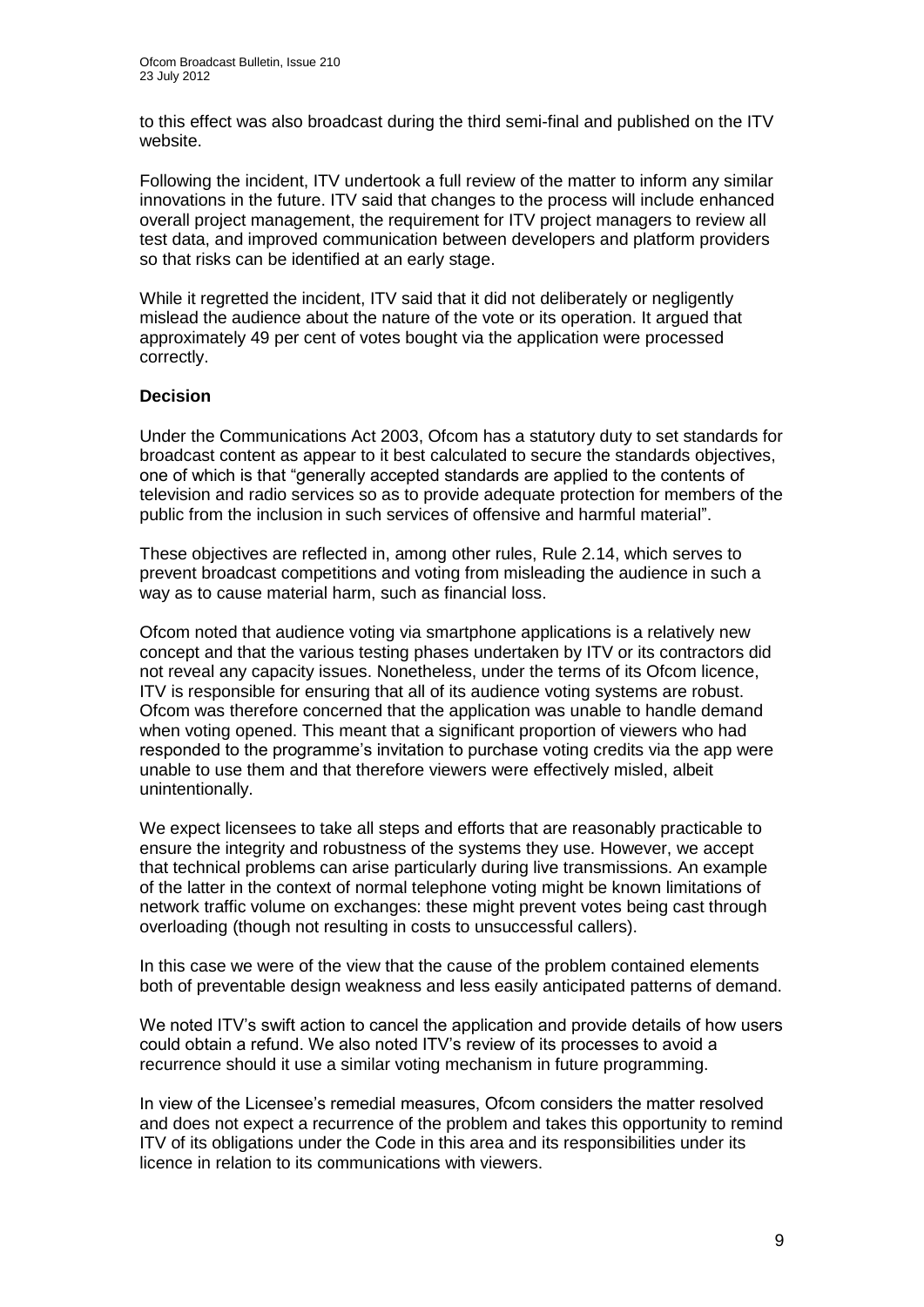In future, when launching new interactive applications that are untested, we expect all broadcasters to take a precautionary approach to the trial and deployment of any new technology.

#### **Resolved**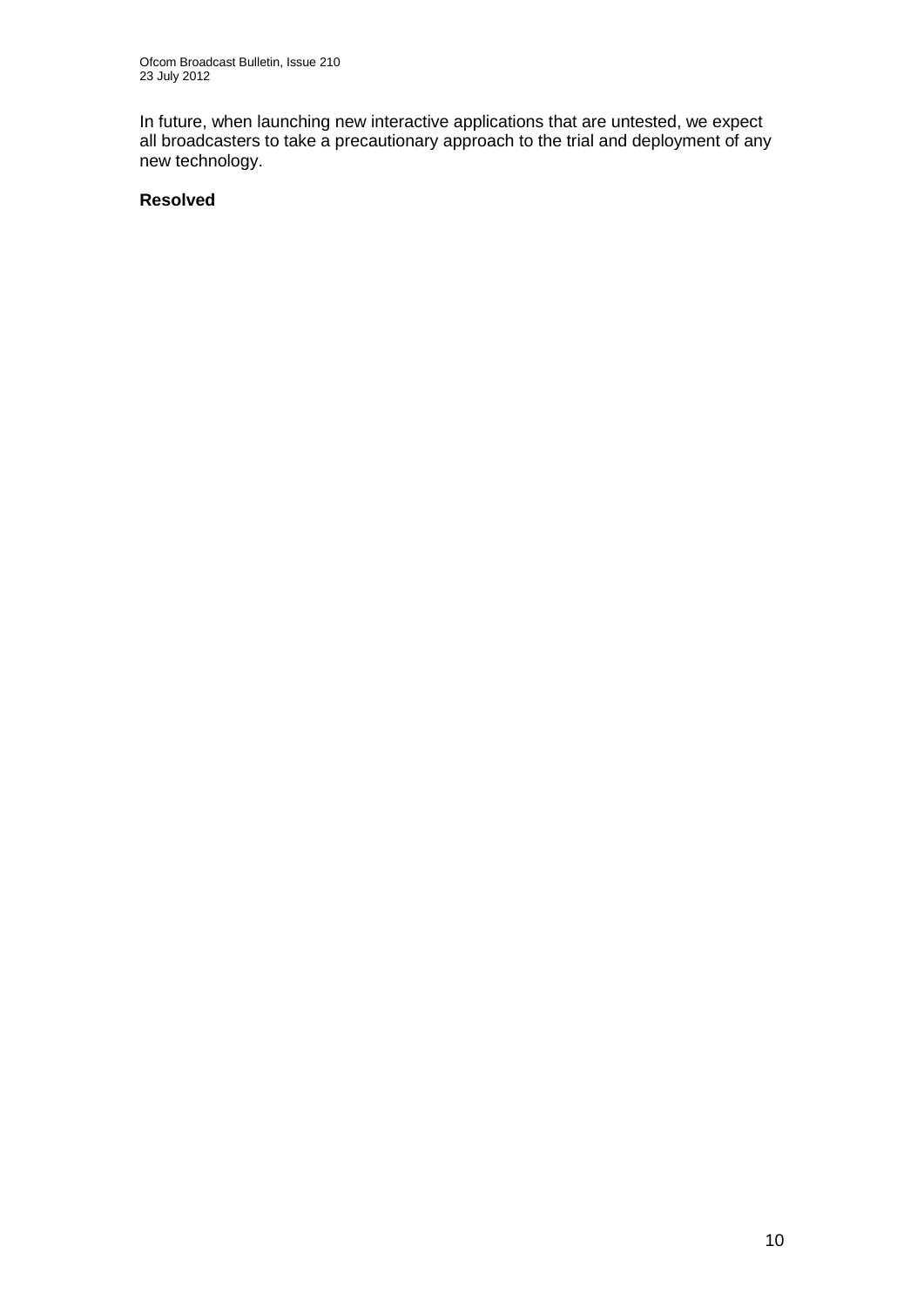# **Not In Breach**

#### **Britain's Got Talent**

*ITV1, 31 March 2012, 20:00 and 1 April 2012, 13:00 ITV2, 1 April 2012, 19:00 and 6 April 2012, 19:00* **Britain's Got Talent: Live Semi-final** *ITV1, 9 May 2012, 19:30 and ITV2 on 10 May 2012 at 16:00*

#### **Introduction**

*Britain's Got Talent* is a talent series, broadcast on ITV1, which aims to find an 'unknown star' from the general public to perform at the annual Royal Variety Performance.

#### Audition: 31 March 2012

The episode of *Britain's Got Talent* broadcast on 31 March 2012 was pre-recorded and showed an early audition stage that took place in Blackpool. The programme included a variety of performances from members of the public, including acts such as singers, an act with performing dogs, a Cliff Richard impressionist, musicians and a poet. One of the performances in this programme was a burlesque act performed by a woman named Beatrix Von Bourbon. This item was shown at around 20:25. A total of 75 complainants alerted Ofcom to her act. In summary the complainants considered the performance was inappropriate for broadcast during a family show because it contained images and themes unsuitable for a child audience.

Ofcom noted that the programme included: a brief introductory piece about Beatrix Von Bourbon in which she explained that she had a background in ballet and tap dance; her two minute burlesque act performed to the audio track "Feeling Good" by the band Muse, during which she removed her skirt, jacket and bra (underneath she wore nipple tassels and her breasts were masked with an on-screen graphic), leaving her wearing a corset, knickers, stockings and shoes; a brief interview backstage following her performance with the programme presenters, Ant and Dec; and, a short clip of the judge David Walliams taking the contestant's discarded clothes off stage.

We noted that this episode was repeated on three occasions: first, on ITV1 on 1 April 2012 at 13:00; secondly on ITV2 on 1 April 2012 at 19:00; and lastly on ITV2 on 6 April 2012 at 19:00. The majority of complaints received by Ofcom concerned the broadcast on 31 March 2012.

#### Semi-final: 9 May 2012

The live semi-final broadcast on 9 May 2012 starting at 19:30 also included a performance by Beatrix Von Bourbon. Ofcom noted that approximately one hour into this programme a brief introductory piece about Beatrix Von Bourbon was broadcast and her performance followed. It lasted approximately one and half minutes. She began by wearing a long sleeveless gown and gloves, both of which she then removed to reveal a pair of gold satin camisole knickers, shoes and a top that comprised a bra and large beaded necklace. While her back was turned to the audience, Beatrix Von Bourbon then removed this top and she concluded her act in this position. This shot of her was partially obscured by two assistants who held large ostrich feather fans. Prior to receiving feedback from the judges, she was handed a large, knee-length fur wrap to wear, which covered her torso and thighs. Ofcom received 15 complaints about this broadcast. As with the broadcast on 31 March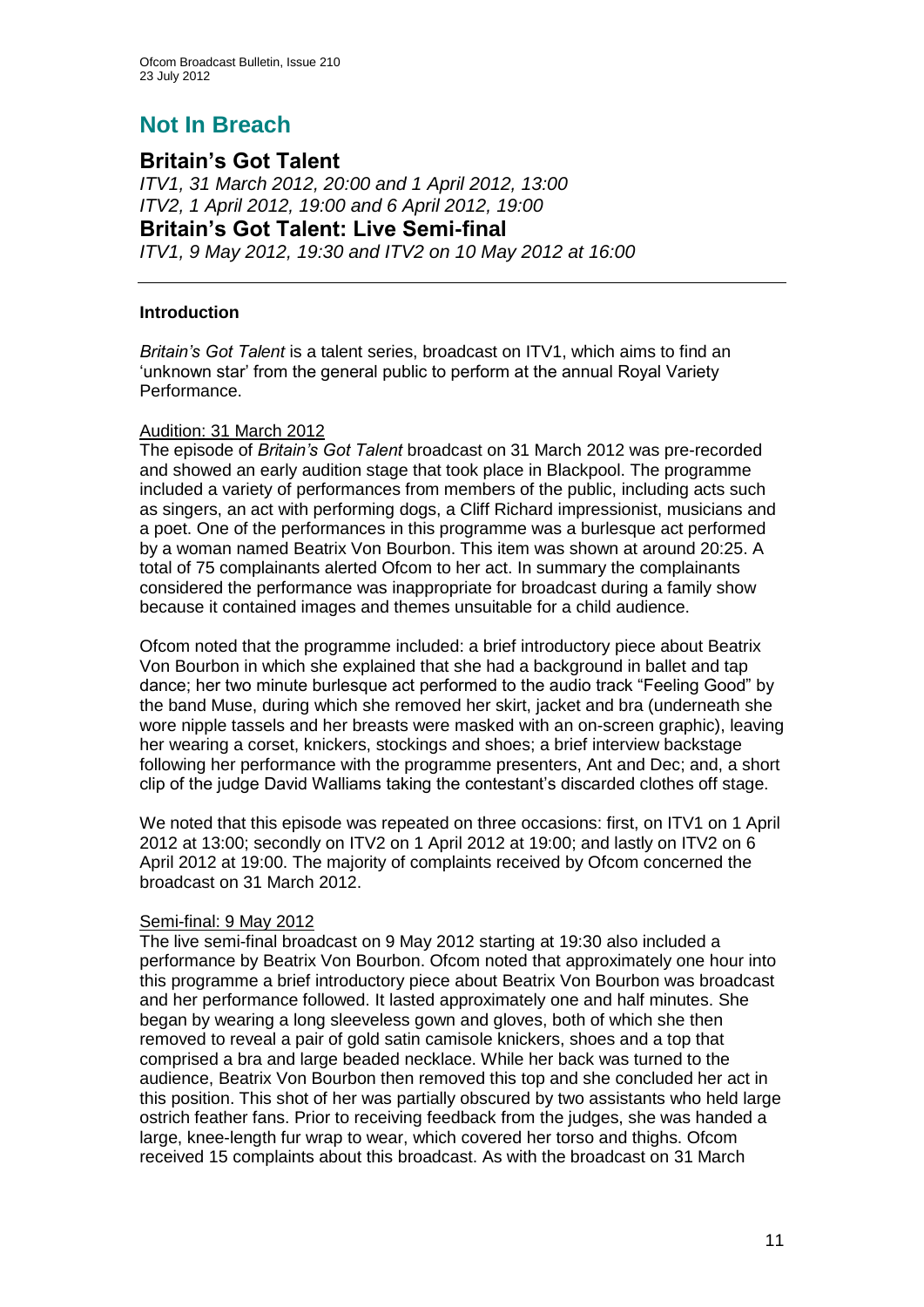2012 the complainants considered the programme material contained images and themes unsuitable for a child audience.

We noted that this episode was repeated on ITV2 on 10 May 2012 at 16:00.

Ofcom considered both broadcasts raised issues warranting investigation under Rule 1.3 of the Code, which states:

Rule 1.3 "Children must ... be protected by appropriate scheduling from material that is unsuitable for them."

Ofcom issued new guidance about observing the watershed in September 2011<sup>1</sup>. This states that: "It is important to note that in pre-watershed content, Ofcom would not expect to see singers and dancers wearing clothing that does not adequately cover their bodies (in particular their breasts, genital area and buttocks)".

We therefore asked ITV Broadcasting Limited ("ITV"), how this content had complied with Rule 1.3. ITV complied the programme for Channel Television, the licensee responsible for this programme on behalf of the ITV Network.

#### **Response**

ITV said that "the programme celebrates a variety of entertainment and British talent and therefore showcases a wide range of different types of act, not all of which will always be to everyone's taste". The Licensee said that "both ITV commissioners and the producers consider very carefully the suitability of all performances for the family audience that the programme attracts, and the expectations of viewers, in particular those of parents". It added that in this case Beatrix Von Bourbon's performance was "a highly stylised combination of comedy, mime and dance, rather than simply striptease".

#### Audition: 31 March 2012

Regarding the performance broadcast on 31 March, the Licensee said that it drew on a tradition of 'saucy' British humour, rather than being overtly erotic or sleazy and "at the conclusion of the routine Beatrix remained clothed (including nipple tassels), ... [and] there was a graphic overlay to further conceal her breasts". ITV said that this performance was carefully edited with wide shots and cutaways so as not to linger on the removal of clothing or partial nudity and to "render the performance as a whole suitably inexplicit".

With regard to audience expectations, the Licensee said that this is the sixth series of *Britain's Got Talent* and in previous series the programme has featured burlesque acts and other types of acts which involve partial nudity, which had been edited and masked appropriately and not caused widespread offence or complaint. ITV said that it was careful to ensure that Beatrix's audition was treated in a consistent manner with previous acts of a similar nature.

#### Semi-final: 9 May 2012

1

With regard to the live broadcast on 9 May 2012, ITV said that it was "particularly conscious of the need for careful planning in relation to every aspect of this performance ... since there was no opportunity on this occasion for editing or post-

<sup>1</sup> Published 30 September 2011: <http://stakeholders.ofcom.org.uk/binaries/broadcast/guidance/831193/watershed-on-tv.pdf>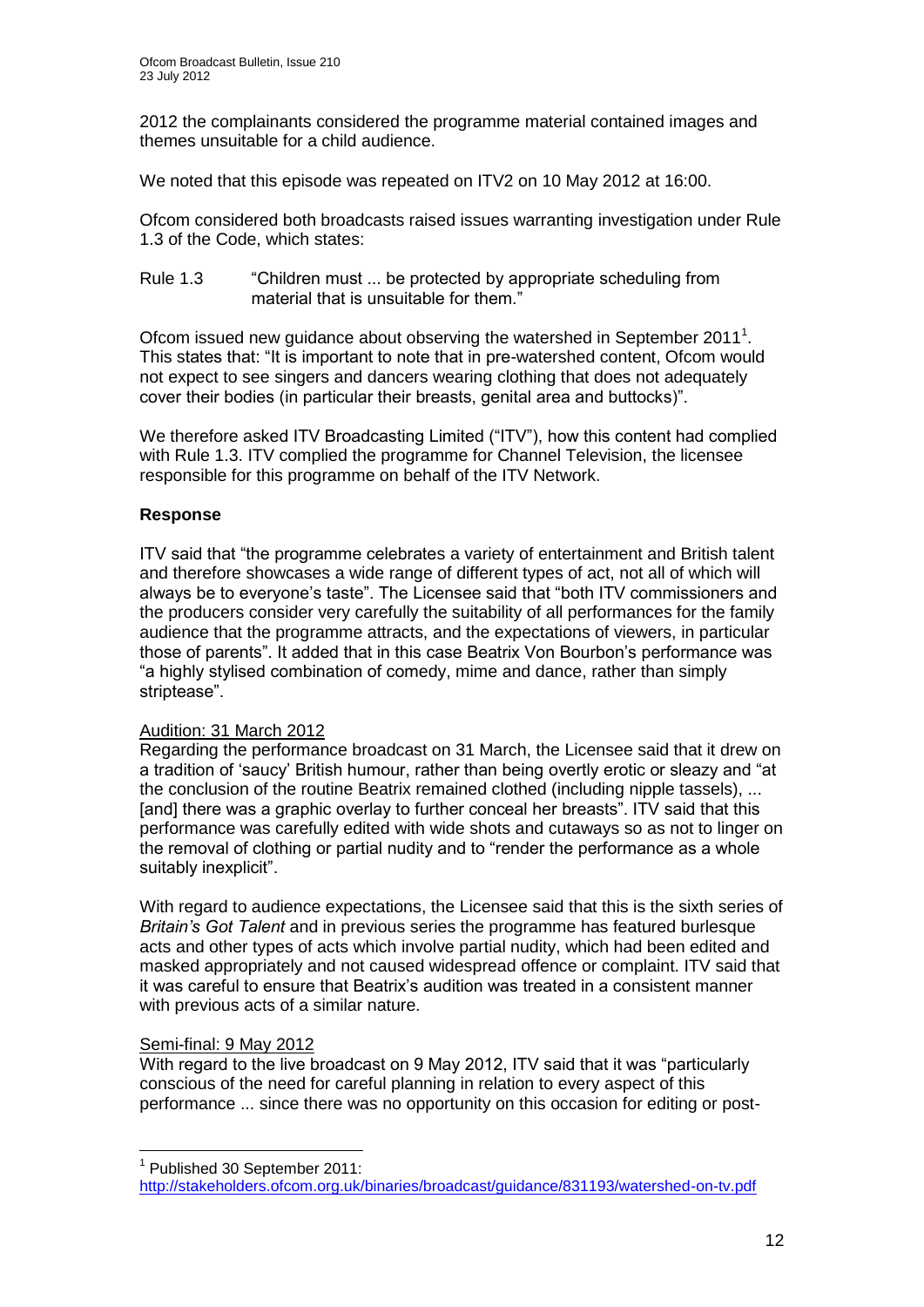production masking". The Licensee added that this informed both the content and manner in which the act was filmed.

ITV said that "the choreography and choice of costume was informed by the requirement not to be overly revealing or sexualised, and included the use of large fans, a large bead necklace, gold camisole knickers, and bra cups under a bra". With regard to the filming of the act, the Licensee said that the performance was carefully planned and the studio cameras were positioned so that at the end of her act, when Beatrix turned her back to the camera to remove her top, viewers were only able to see her back and this view was also partially obscured by large fans held by two assistants. The Licensee added that after her act during the discussion with the judges she was shown wearing a large wrap, and during the results show later that evening she wore the full length purple gown in which she had started her act earlier.

The Licensee said that it acknowledges "that not all parents will consider the act appropriate for primetime entertainment programming, and we regret any offence caused.... Nevertheless we do not believe that the inclusion of this performance exceeded the expectations of the family audience, or that it was unsuitable for children".

#### **Decision**

Under the Communications Act 2003, Ofcom has a statutory duty to set standards for broadcast content as appear to it best calculated to secure the standards objectives, one of which is that "persons under the age of eighteen are protected". This objective is reflected in Section One of the Code.

Rule 1.3 requires that children must be protected by appropriate scheduling from material that is unsuitable for them. This rule is not prescriptive and it does not stipulate material or themes that require appropriate scheduling to protect children. Instead it requires that appropriate scheduling is judged by a number of factors including: the nature of the content; the likely number and age range of the audience; the start and finish time of the programme; and likely audience expectations.

When applying the requirement to protect persons under the age of eighteen, Ofcom must take into account the broadcaster's and audience's right to freedom of expression. This is set out in Article 10 of the European Convention on Human Rights. Article 10 provides for the right of freedom of expression, which encompasses the right to hold opinions and to receive and impart information and ideas without unnecessary interference by public authority. However, the broadcaster's right to freedom of expression is not absolute. In carrying out its duties, Ofcom must balance the right to freedom of expression on one hand, with the requirement in the Code to protect under-eighteens.

As Ofcom noted in its 2011 guidance on observing the watershed on television<sup>2</sup>, family viewing programmes raised particular concerns amongst the parents and carers surveyed in Ofcom's 2011 research. The guidance states that "[w]hile Ofcom acknowledges these programmes are not made for children, they nevertheless tend to attract a significant child audience and therefore broadcasters should ensure that the content is suitable for family viewing *throughout the duration* of the programme.... In the entertainment and talent genres, particular areas of concern include the sexualised clothing and dance routines of performers and/or guest artistes...".

 2 See footnote 1.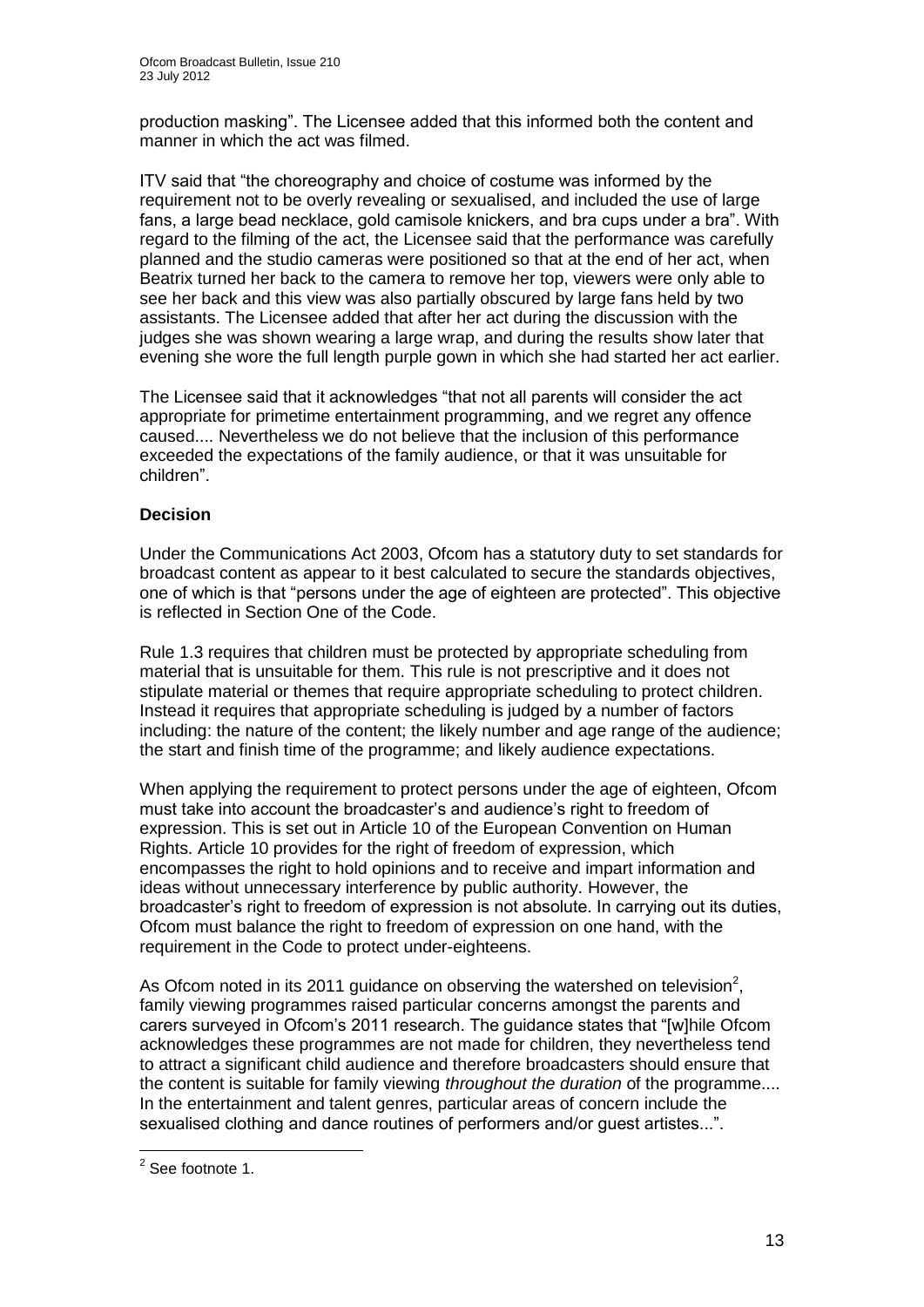Broadcasters are also required to take particular care if repeats of the content are scheduled during the daytime when it is likely children will be watching, some unaccompanied by a parent or other adult.

#### Audition: 31 March 2012

We considered first whether the material broadcast on 31 March was unsuitable for children. Ofcom noted that when this programme was originally broadcast it began at 20:00 (the performance in question occurred at 20:26) and was repeated at various times (all prior to the 21:00 watershed) on three different dates during the following week.

The performance in question was a burlesque act, which is a variety genre characterised by flirtatious comedy, mime, dancing and striptease. We noted that this performance lasted approximately two minutes and contained shots of: Beatrix Von Bourbon; the judges; the presenters, Ant and Dec; and various members of the audience. The performer began by wearing a red jacket and skirt, which she removed to reveal a corset, stockings and bra. She also had an intricate tattoo covering her upper body and left arm.

The routine itself had some flirtatious overtones and included images of Beatrix Von Bourbon adopting some mildly provocative positions. The most noticeable example was when, with her back to the audience, she looked over her shoulder as she slowly unzipped the back of her skirt to very briefly reveal a partial view of her buttocks, at which point the camera zoomed out at speed. The act culminated in Ms Von Bourbon removing her bra; however she was wearing nipple tassels which were only partially visible as there was an on-screen graphic in the form of two stars obscuring her breasts. She continued to wear her corset, stockings, knickers and shoes at the end of the performance. We noted the performance was mostly shot from a wide angle (so minimising the potential impact of the flirtatious or limited sexualised overtones of the act) and as ITV highlighted was "carefully edited" to ensure that there were no close up images, or images of any significant duration, that focused on her removing her clothes or her partial nudity.

Where there were close up images, these focused on her face and upper body, particularly to show her facial expressions. The camera shots changed quickly and the images were intercut with reactions from the judges, the presenters and members of the audience, resulting in the shots of the individual dance movements and postures adopted by Ms Von Bourbon being very brief.

Ofcom is aware that some viewers may find the sexualised nature of burlesque performances potentially offensive. However we noted that the images of Ms Von Bourbon adopting mildly provocative positions and limited and partial nudity were fleeting, and the act itself was performed in the manner of a dance that required skill and training. As already pointed out Ofcom guidance states that: "It is important to note that in pre-watershed content, Ofcom would not expect to see singers and dancers wearing clothing that does not adequately cover their bodies (in particular their breasts, genital area and buttocks)". The performance included a very brief image of the performer's partially obscured buttocks when she unzipped her skirt. We considered this image was on the margins of acceptability and remind the broadcaster to take particular note of Ofcom's guidance cited above in future.

The programme is part of a long running series on ITV1 and ITV2 that includes a variety of acts that appeal to wide range of viewers including children and adults. We noted that the programme was repeated after its original broadcast on both services at various times of the day before the 21:00 watershed during the following six day period. We also noted that the format and style of the series, including the types of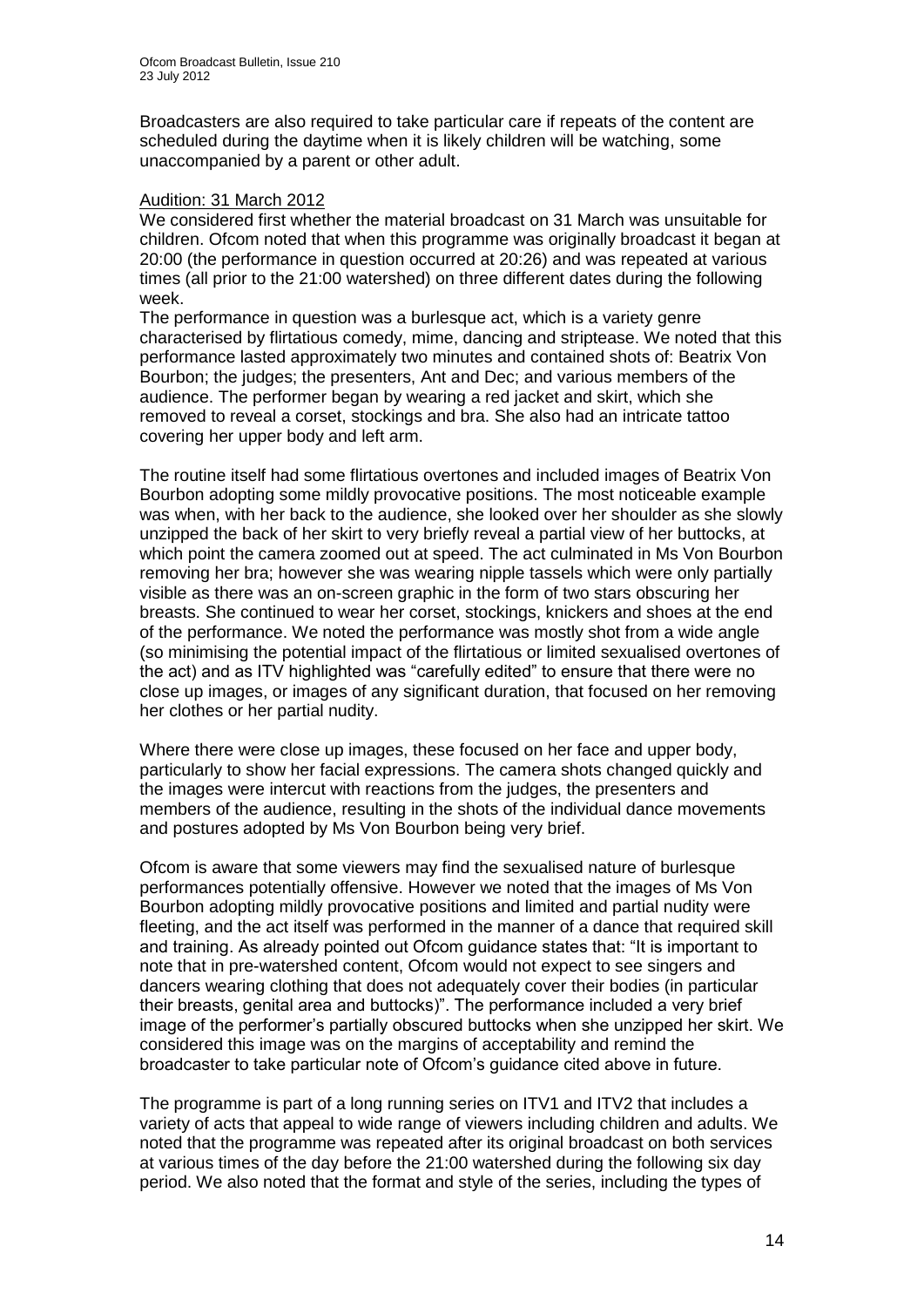acts included, were similar in nature to the previous series that have been broadcast over recent years. In our opinion this programme, and in particular this burlesque performance by Ms Von Bourbon, would therefore not have exceeded the likely expectations of the vast majority of the ITV1 and ITV2 audience – either when originally broadcast or when repeated.

We also took account of the fact that *Britain's Got Talent* is a programme made for a family audience, rather than a programme directed at children, although it does attract a number of child viewers. Audience figures for these programmes demonstrate that on ITV1 on Saturday 31 March 2012 and Sunday 1 April 2012 for example *Britain's Got Talent* attracted 1,600,000 and 92,000 child viewers (aged between 4 and 15 years) respectively. These figures represented 13.9% and 8.9% of the total viewers respectively. Audience viewing figures for the broadcasts on ITV2 on Sunday 1 April 2012 and Friday 6 April 2012 attracted 139,000 and 131,000 child viewers respectively. This represented 16.5% and 18.2% of the total number of viewers for each programme. Although there were a reasonably high number of children in the audience we considered the broadcaster had taken adequate steps to limit the images of nudity and ensure the material was suitable for broadcast before the watershed.

Ofcom was of the view therefore that, taken as a whole, the performance by Ms Von Bourbon was presented in a style which would not have exceeded the likely expectations of the audience on the various dates it was broadcast. With reference to the content, the performance and partial nudity was in Ofcom's opinion appropriately limited and suitably brief in duration. We considered that while some forms of burlesque dancing would be considered inappropriate for a child audience, this performance was presented carefully by the broadcaster to take account of the prewatershed audience and did not convey an overtly sexualised theme.

We therefore concluded, on balance, that this performance was appropriately scheduled and the broadcaster complied with Rule 1.3.

#### Semi-final: 9 May 2012

Ofcom considered first whether the material broadcast on 9 May was suitable for children.

As highlighted above this semi-final was broadcast live. Ofcom noted that there were no close-up images of Ms Von Bourbon as she removed her gown, gloves or top and that at the end of her act images of her were obscured partly by large ostrich feather fans. Additionally we considered the act was mildly flirtatious, not overtly sexual and given the manner in which it was shot, the potential for the material to be unsuitable for children was significantly reduced. We also took into account that the performance was shorter in length than the performance on 31 March 2012 and the images of the performer removing her gown, gloves and necklace were of a limited duration.

While we noted that this episode attracted a significant child audience of 1,057,000, which represented approximately 11% of the total audience for this programme, we considered the broadcaster had taken sufficient steps as highlighted above to ensure the material was suitably limited to take account of the relatively high proportion of child viewers.

The act was presented as requiring a particular level of skill, a factor that was highlighted by two of the judges. We also noted that the programme started at 19:30 and the burlesque act was broadcast at approximately 20:34. The performance was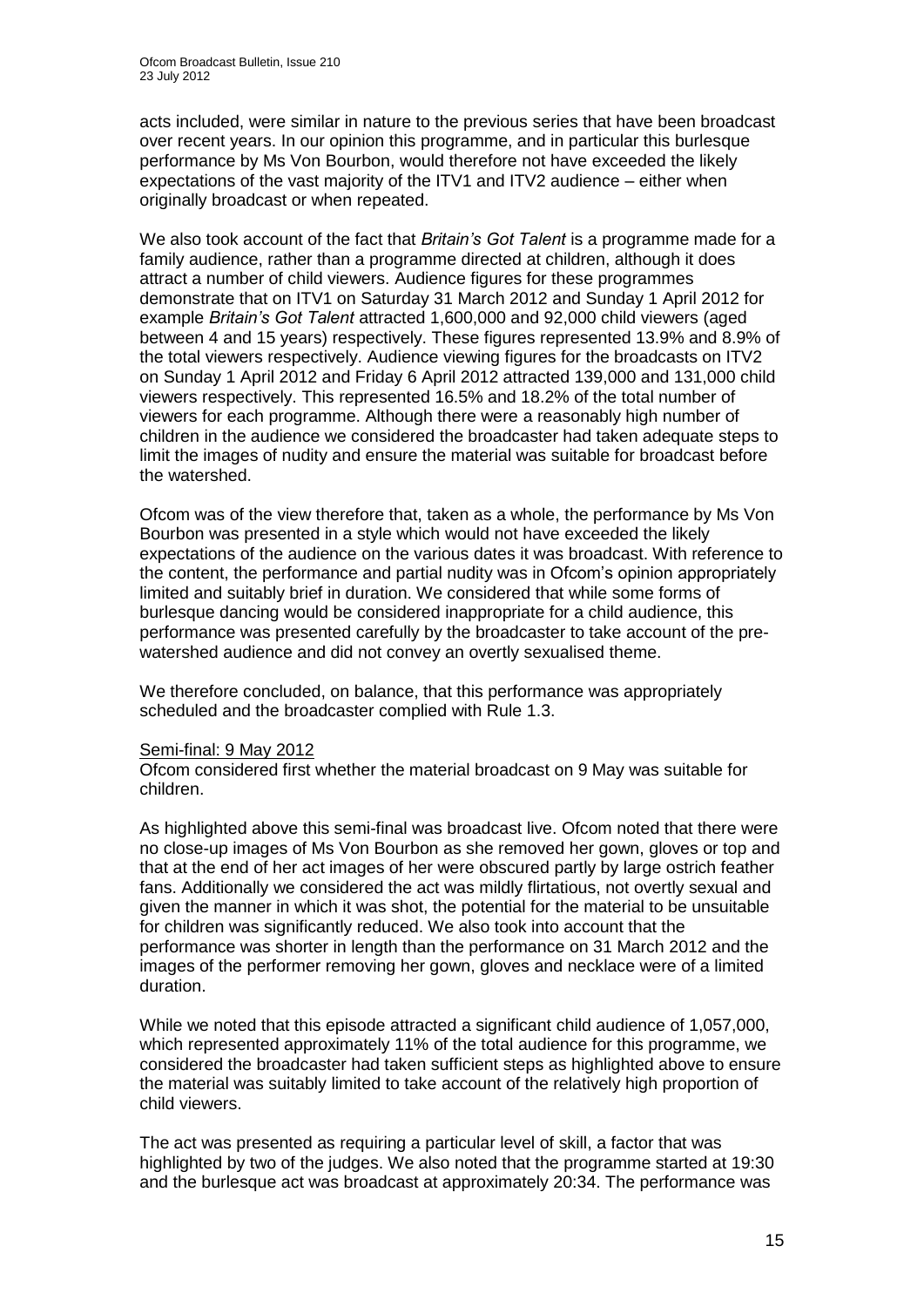signposted at the start of the programme by means of a pre-recorded sequence to remind viewers of the participants taking part in this particular episode and again prior to the act itself, by the presenters, Ant and Dec. Parents and carers were therefore given appropriate information in advance of the act should they not wish child viewers to watch it.

Overall Ofcom considered that – as with the performance on 31 March 2012 – the act and partial nudity on this occasion were appropriately limited and brief in duration, and the act as a whole would not have exceeded the audience's likely expectations for a programme of this nature on this channel. We considered that ITV took various measures as outlined above to take account of the pre-watershed audience and the performance did not have an overtly sexualised theme. We therefore concluded that this content was appropriately scheduled, and the broadcaster did not breach Rule 1.3.

#### **Not in Breach of Rule 1.3**

Ofcom reminds broadcasters that programmes that attract family audiences with child viewers shown before the 21:00 watershed, and which contain material which may be unsuitable for children, require careful presentation to ensure compliance with the Code. Broadcasters should take particular care to provide appropriate protection for children when showing repeats of such programmes during the daytime when it is likely children will be watching, some unaccompanied by a parent or other adult.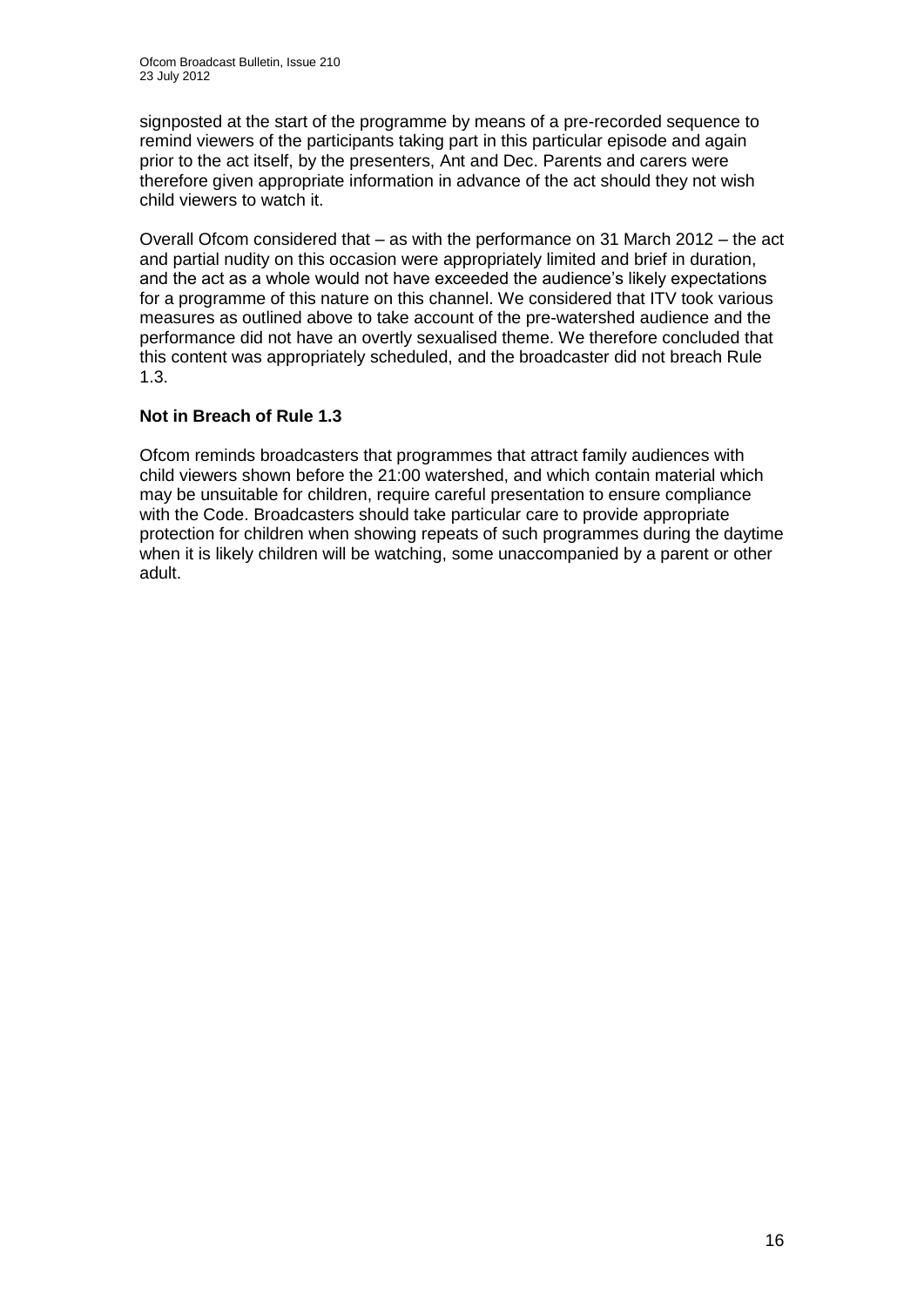# **Advertising Scheduling Findings**

## **Resolved**

## **Resolved findings table**

*Code on the Scheduling of Television Advertising compliance reports*

Rule 4 of the Code on the Scheduling of Television Advertising ("COSTA") states**:**

"... time devoted to television advertising and teleshopping spots on any channel must not exceed 12 minutes."

| licence<br>condition                                                                                                                                                                                                                                                                                                                                                                                                                                                                                                                                                                               |  |
|----------------------------------------------------------------------------------------------------------------------------------------------------------------------------------------------------------------------------------------------------------------------------------------------------------------------------------------------------------------------------------------------------------------------------------------------------------------------------------------------------------------------------------------------------------------------------------------------------|--|
| <b>BuzMuzik</b><br>BuzMuzik notified Ofcom that a<br><b>COSTA</b><br>14 June 2012,<br>Rule 4<br>19:00<br>technical error in the system<br>which inserts advertising breaks<br>resulted in the insertion of an<br>extra advertising break, and 14<br>minutes and 30 seconds of<br>commercials being played instead<br>of the scheduled 11 minutes.<br>The broadcaster said that to<br>avoid recurrence since that<br>incident, automated breaks have<br>been manually checked before<br>the schedule is put live, and the<br>software has also been updated<br>to fix the issue.<br><b>Resolved</b> |  |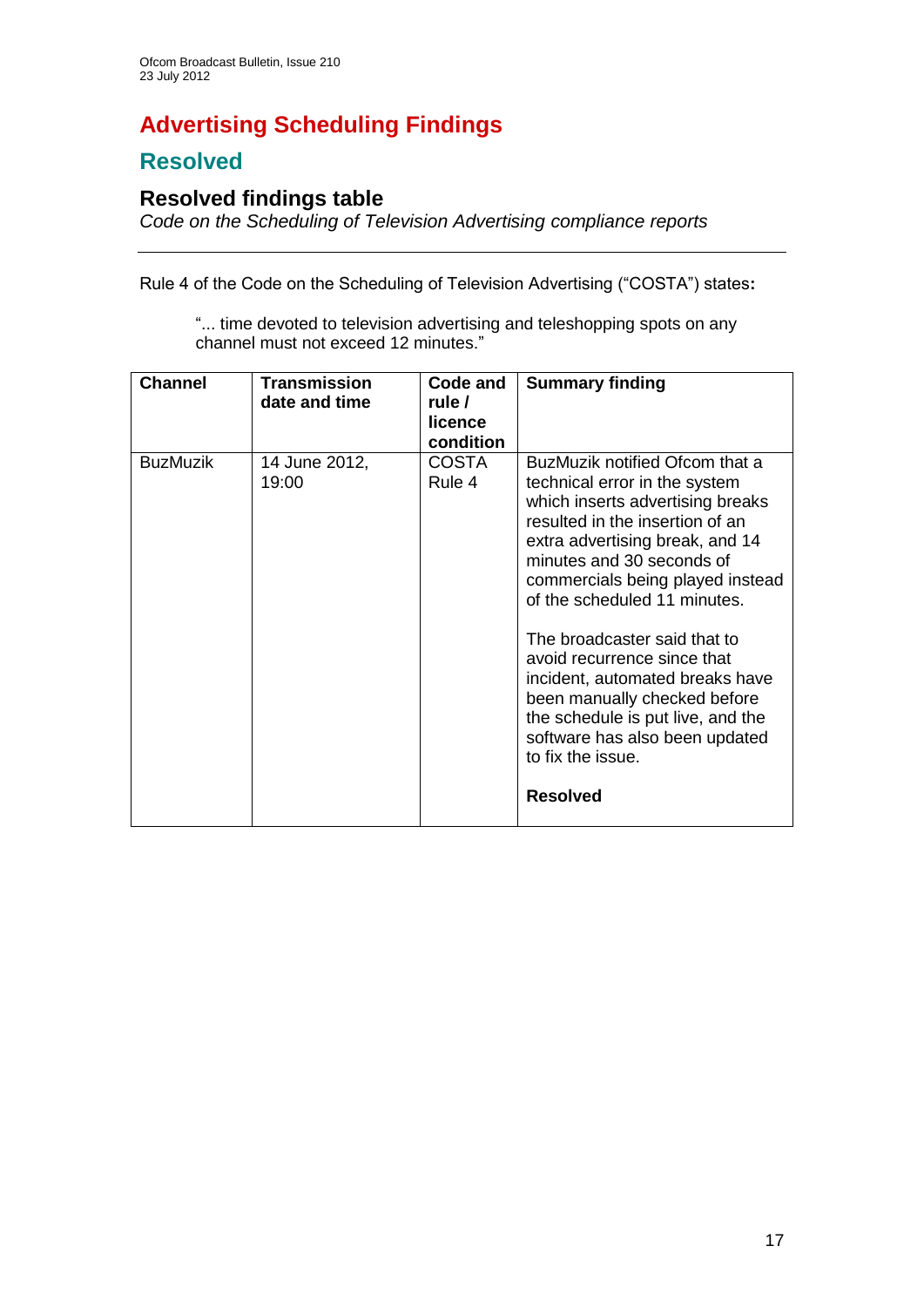# **Other Programmes Not in Breach**

# **Up to 2 July 2012**

| Programme                  | <b>Broadcaster</b> | <b>Transmission</b><br>Date | <b>Categories</b>                           |
|----------------------------|--------------------|-----------------------------|---------------------------------------------|
| Jerry Springer             | Sky Living         | 03/05/2012                  | Generally accepted standards                |
| <b>News</b>                | Russia Today       | 10/02/2012                  | Race discrimination/offence                 |
| Nizam e Mustafa            | Ummah<br>Channel   | 12/04/2012                  | Religious/Beliefs<br>discrimination/offence |
| <b>Question Everything</b> | Controversial tv   | 06/05/2012                  | Materially misleading                       |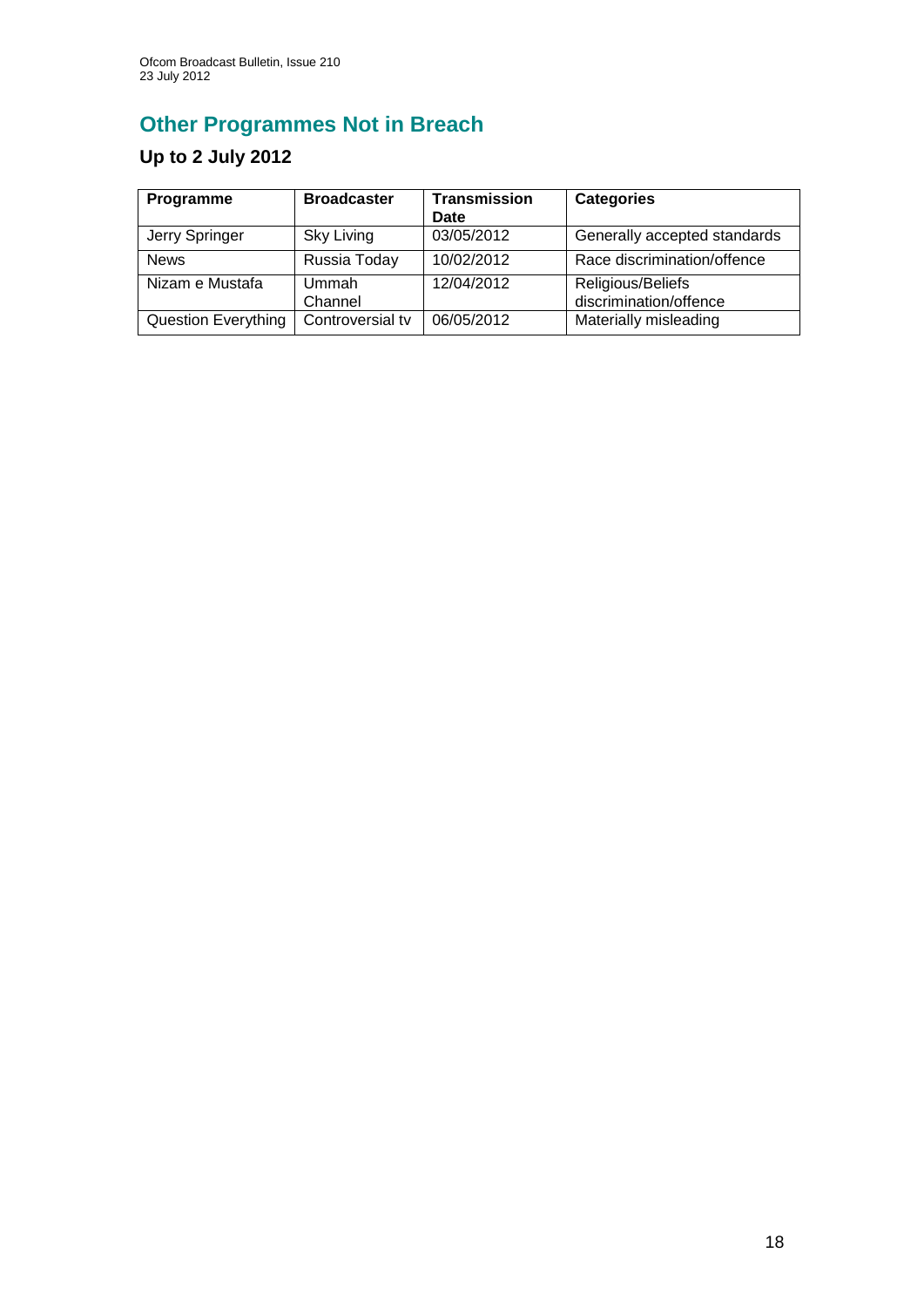## **Complaints Assessed, not Investigated**

#### **Between 19 June and 2 July 2012**

This is a list of complaints that, after careful assessment, Ofcom has decided not to pursue because they did not raise issues warranting investigation.

| Programme                                              | <b>Broadcaster</b>         | <b>Transmission</b><br><b>Date</b> | <b>Categories</b>                           | Number of<br>complaints |
|--------------------------------------------------------|----------------------------|------------------------------------|---------------------------------------------|-------------------------|
| 4Music                                                 | 4Music                     | 09/06/2012                         | Scheduling                                  | 1                       |
| 4thought.tv                                            | Channel 4                  | 25/06/2012                         | Generally accepted<br>standards             | $\overline{2}$          |
| 4thought.tv                                            | Channel 4                  | 28/06/2012                         | Generally accepted<br>standards             | 4                       |
| 50 Greatest Plastic<br><b>Surgery Shockers</b>         | E <sub>4</sub>             | 19/06/2012                         | Generally accepted<br>standards             | $\overline{1}$          |
| 8 Out of 10 Cats                                       | Channel 4                  | 15/06/2012                         | Religious/Beliefs<br>discrimination/offence | $\overline{2}$          |
| 8 Out of 10 Cats                                       | Channel 4                  | 15/06/2012                         | Generally accepted<br>standards             | 1                       |
| 8 Out of 10 Cats                                       | Channel 4                  | 22/06/2012                         | Generally accepted<br>standards             | 11                      |
| 8 Out of 10 Cats                                       | Channel 4                  | 25/06/2012                         | Generally accepted<br>standards             | $\overline{7}$          |
| A Girl's Guide to 21st<br><b>Century Sex</b>           | $5*$                       | 23/04/2012                         | Sex/Nudity                                  | 1                       |
| A Touch of Frost                                       | ITV3                       | 18/06/2012                         | Violence and dangerous<br>behaviour         | 1                       |
| An Idiot Abroad                                        | Sky1                       | 20/06/2012                         | Religious/Beliefs<br>discrimination/offence | 1                       |
| <b>Audio Description</b>                               | Various                    | n/a                                | Television Access<br><b>Services</b>        | 1                       |
| <b>BBC News</b>                                        | <b>BBC News</b><br>Channel | 19/06/2012                         | Outside of remit / other                    | 1                       |
| <b>BBC News</b>                                        | <b>BBC News</b><br>Channel | 26/06/2012                         | Outside of remit / other                    | 1                       |
| <b>BBC News at Six</b>                                 | BBC <sub>1</sub>           | 27/06/2012                         | Generally accepted<br>standards             | 1                       |
| Bear Grylls: Born<br>Survivor                          | <b>Discovery</b>           | 26/06/2012                         | Animal welfare                              | 1                       |
| <b>Big Body Squad</b>                                  | Channel 5                  | 30/06/2012                         | Outside of remit / other                    | 1                       |
| <b>Big Fat Gypsy</b><br>Weddings                       | More4                      | 21/06/2012                         | Animal welfare                              | 1                       |
| Bikesure's<br>sponsorship of Isle of<br>Man TT on ITV4 | ITV4                       | n/a                                | Gender<br>discrimination/offence            | 1                       |
| BMIbaby.com's<br>sponsorship of ITV<br>Granada Weather | ITV1 (Granada)             | n/a                                | Materially misleading                       | 1                       |
| Bombardier's<br>sponsorship of prime<br>time on Dave   | Dave                       | 22/06/2012                         | Gender<br>discrimination/offence            | 1                       |
| Boots' sponsorship of<br><b>Embarassing Bodies</b>     | Channel 4                  | 12/06/2012                         | Materially misleading                       | 1                       |
| Boulton and Co                                         | <b>Sky News</b>            | 22/06/2012                         | Due impartiality/bias                       | 1                       |
| <b>Brainiac: Science</b><br>Abuse                      | Sky1                       | 13/06/2012                         | Offensive language                          | 1                       |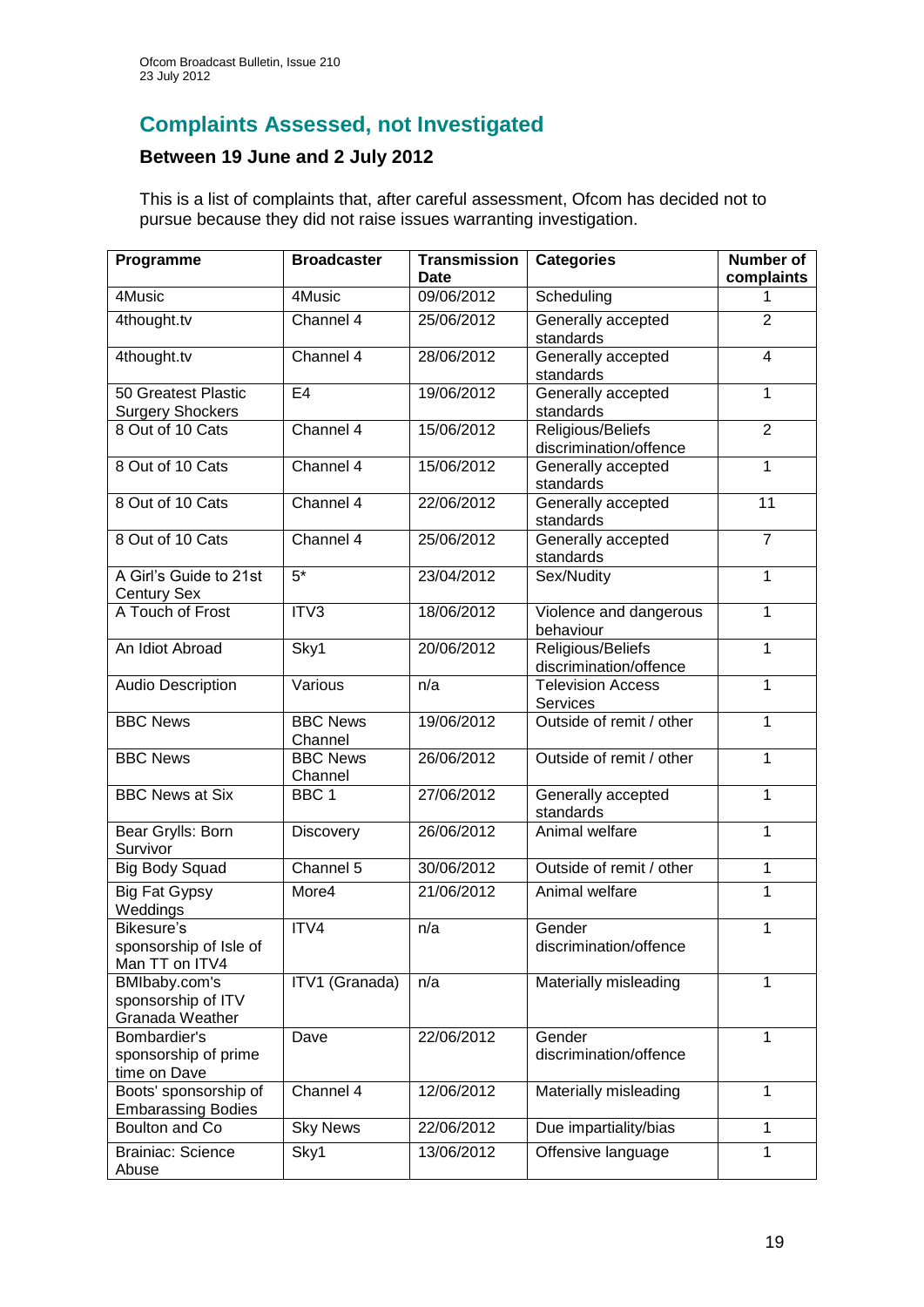| <b>Brainiac: Science</b><br>Abuse                           | Sky1                          | 20/06/2012 | Scheduling                                  | 1              |
|-------------------------------------------------------------|-------------------------------|------------|---------------------------------------------|----------------|
| <b>Brainiac: Science</b><br>Abuse                           | Sky1                          | 21/06/2012 | Scheduling                                  | $\overline{2}$ |
| <b>Breakfast</b>                                            | BBC <sub>1</sub>              | 27/06/2012 | Materially misleading                       | $\mathbf{1}$   |
| <b>Breakfast Show</b>                                       | <b>Heart West</b><br>Midlands | 08/06/2012 | Generally accepted<br>standards             | 1              |
| Carte D'Or's<br>sponsorship of ITV<br><b>Mystery Dramas</b> | ITV1                          | 17/06/2012 | <b>HFSS</b>                                 | $\mathbf{1}$   |
| <b>Channel 4 News</b>                                       | Channel 4                     | 26/06/2012 | Outside of remit / other                    | 3              |
| <b>Channel Promotion</b>                                    | Comedy<br>Central             | 23/06/2012 | Generally accepted<br>standards             | 1              |
| CheekyBingo.com's<br>sponsorship of The<br>Jeremy Kyle Show | ITV1                          | 22/06/2012 | Gambling                                    | 1              |
| CheekyBingo.com's<br>sponsorship of The<br>Jeremy Kyle Show | ITV2                          | 20/06/2012 | Gambling                                    | 1              |
| Cities of the<br>Underworld                                 | <b>Military History</b>       | 21/06/2012 | Offensive language                          | 1              |
| Come Dine with Me                                           | Channel 4                     | 15/06/2012 | Sexual material                             | 1              |
| <b>Coronation Street</b>                                    | ITV1                          | n/a        | Product placement                           | $\mathbf{1}$   |
| <b>Coronation Street</b>                                    | ITV1                          | 18/06/2012 | Offensive language                          | $\overline{2}$ |
| <b>Coronation Street</b>                                    | ITV1                          | 20/06/2012 | Nudity                                      | 1              |
| <b>Coronation Street</b>                                    | ITV1                          | 27/06/2012 | Outside of remit / other                    | $\mathbf{1}$   |
| Daybreak                                                    | ITV1                          | 18/11/2011 | Harm                                        | 1              |
| Daybreak                                                    | ITV1                          | 12/06/2012 | Drugs, smoking, solvents<br>or alcohol      | 1              |
| Daybreak                                                    | ITV1                          | 26/06/2012 | Crime                                       | $\mathbf{1}$   |
| Daybreak                                                    | ITV1                          | 29/06/2012 | Generally accepted<br>standards             | 1              |
| Desi Radio                                                  | Desi Radio                    | 03/06/2012 | Generally accepted<br>standards             | 1              |
| Dev                                                         | <b>BBC Radio 1</b>            | 02/07/2012 | Scheduling                                  | $\mathbf{1}$   |
| Dickinson's Real Deal                                       | ITV1                          | 24/06/2012 | Competitions                                | 1              |
| Digital On-screen<br>Graphics                               | Pick TV                       | n/a        | Outside of remit / other                    | $\overline{2}$ |
| <b>DM Celebrations</b>                                      | <b>DM Digital</b>             | 27/06/2012 | Materially misleading                       | 1              |
| Don't Tell the Bride                                        | Really                        | 10/06/2012 | Offensive language                          | $\mathbf{1}$   |
| EastEnders                                                  | BBC <sub>1</sub>              | 20/06/2012 | Advertising/editorial<br>distinction        | $\mathbf{1}$   |
| EastEnders                                                  | BBC <sub>1</sub>              | 22/06/2012 | <b>Disability</b><br>discrimination/offence | $\mathbf{1}$   |
| EastEnders                                                  | BBC <sub>1</sub>              | 22/06/2012 | Generally accepted<br>standards             | $\overline{4}$ |
| EastEnders                                                  | BBC <sub>1</sub>              | 25/06/2012 | Outside of remit / other                    | $\mathbf{1}$   |
| EastEnders                                                  | BBC <sub>1</sub>              | 26/06/2012 | Outside of remit / other                    | $\mathbf{1}$   |
| <b>Elite Days</b>                                           | Elite TV                      | 17/06/2012 | Participation TV -<br>Offence               | $\mathbf{1}$   |
| <b>Embarrassing Bodies</b>                                  | Channel 4                     | 26/06/2012 | <b>Nudity</b>                               | $\mathbf{1}$   |
| Emmerdale                                                   | ITV1                          | 21/06/2012 | Advertising scheduling                      | $\mathbf{1}$   |
| Episodes                                                    | BBC <sub>2</sub>              | 22/06/2012 | Offensive language                          | 1              |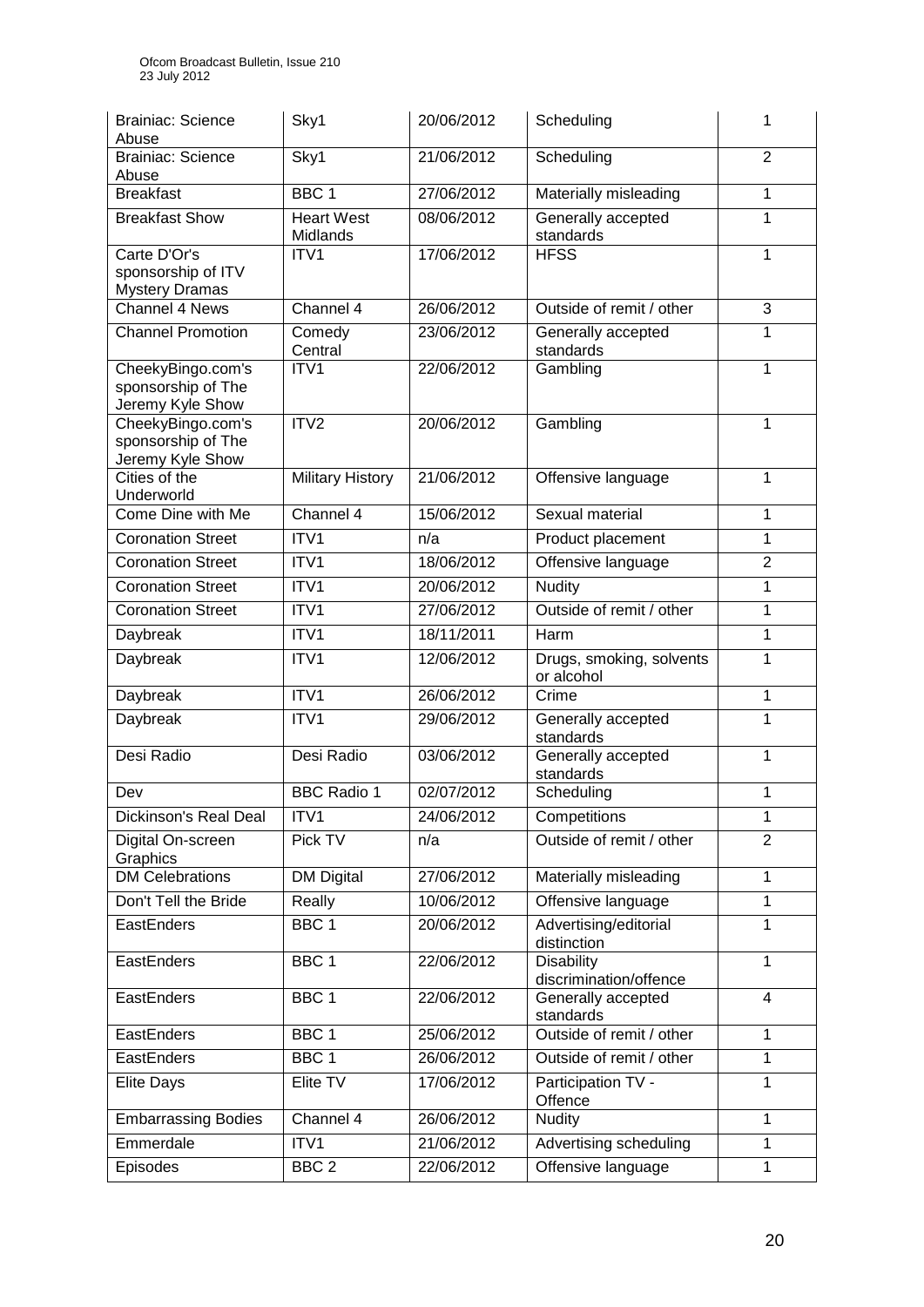| <b>Escape to Victory</b>                                              | ITV4                      | 17/06/2012 | Generally accepted<br>standards             | 1              |
|-----------------------------------------------------------------------|---------------------------|------------|---------------------------------------------|----------------|
| Euro 2012                                                             | BBC <sub>1</sub>          | 16/06/2012 | Outside of remit / other                    | 1              |
| <b>Euro 2012</b>                                                      | $\overline{\mathsf{ITV}}$ | 20/06/2012 | <b>Nudity</b>                               | 1              |
| Euro 2012 Live                                                        | ITV1                      | 17/06/2012 | Competitions                                | $\overline{1}$ |
| Euro 2012 Live                                                        | ITVI                      | 17/06/2012 | Outside of remit / other                    | 1              |
| Euro 2012 Live                                                        | ITV1                      | 19/06/2012 | Gender<br>discrimination/offence            | 1              |
| Euro 2012 Live                                                        | ITV1                      | 19/06/2012 | Outside of remit / other                    | 1              |
| Euro 2012 Live                                                        | ITV1                      | 22/06/2012 | Generally accepted<br>standards             | 1              |
| Euro 2012 Live                                                        | ITV1                      | 23/06/2012 | Outside of remit / other                    | 1              |
| Euro 2012 Live                                                        | <b>STV</b>                | 19/06/2012 | Outside of remit / other                    | 1              |
| <b>Extraordinary People:</b><br>The Baby With a New<br>Face (trailer) | Channel 5                 | 22/06/2012 | Generally accepted<br>standards             | 1              |
| <b>Extreme Fishing with</b><br>Robson Green                           | Channel 5                 | 28/06/2012 | Animal welfare                              | 1              |
| <b>Extreme Fishing with</b><br>Robson Green                           | Channel 5                 | 02/07/2012 | Offensive language                          | 1              |
| Famous Lives: Victor<br>Spinetti                                      | BBC <sub>2</sub>          | 20/06/2012 | Offensive language                          | 1              |
| Fear Itself (trailer)                                                 | $5*$                      | 17/06/2012 | Scheduling                                  | 1              |
| Fist of Fury / TheBig<br>Boss - Medium                                | SyFy / Sky<br>Livingit    | n/a        | <b>Television Access</b><br><b>Services</b> | 1              |
| Flog It!                                                              | BBC <sub>2</sub>          | 23/06/2012 | Outside of remit / other                    | $\mathbf{1}$   |
| French Open                                                           | ITV4                      | 04/06/2012 | Generally accepted<br>standards             | 1              |
| French Open 2012                                                      | ITV4                      | 11/06/2012 | Generally accepted<br>standards             | $\mathbf 1$    |
| <b>Gordon Behind Bars</b><br>(trailer)                                | Channel 4                 | 17/06/2012 | Generally accepted<br>standards             | $\overline{1}$ |
| <b>Gordon Behind Bars</b><br>(trailer)                                | Channel 4                 | n/a        | Crime                                       | 1              |
| Greg Burns                                                            | Capital FM                | 14/06/2012 | Sexual material                             | $\mathbf{1}$   |
| Greg James                                                            | <b>BBC Radio 1</b>        | 14/06/2012 | Drugs, smoking, solvents<br>or alcohol      | 1              |
| Halfords' sponsorship<br>of Happy Motoring on<br>Dave                 | Dave                      | 16/06/2012 | Generally accepted<br>standards             | 1              |
| Holby City                                                            | BBC <sub>1</sub>          | 12/06/2012 | Generally accepted<br>standards             | 1              |
| Hollyoaks                                                             | Channel 4                 | 22/06/2012 | Scheduling                                  | 1              |
| Hollyoaks                                                             | E <sub>4</sub>            | 29/06/2012 | Materially misleading                       | 1              |
| <b>Hood Tour</b>                                                      | The Community<br>Channel  | 18/06/2012 | Religious/Beliefs<br>discrimination/offence | 1              |
| Hostel: Part II                                                       | Channel 5                 | 30/06/2012 | Generally accepted<br>standards             | $\overline{4}$ |
| In Good Company                                                       | Film 4                    | 21/06/2012 | Offensive language                          | 1              |
| Isle of Wight Festival<br>2012                                        | Sky Arts 1 HD             | 24/06/2012 | Materially misleading                       | 3              |
| Isle of Wight Festival<br>Highlights                                  | Sky1                      | 24/06/2012 | Outside of remit / other                    | 1              |
| Jessie                                                                | The Disney<br>Channel     | 07/06/2012 | Race<br>discrimination/offence              | 1              |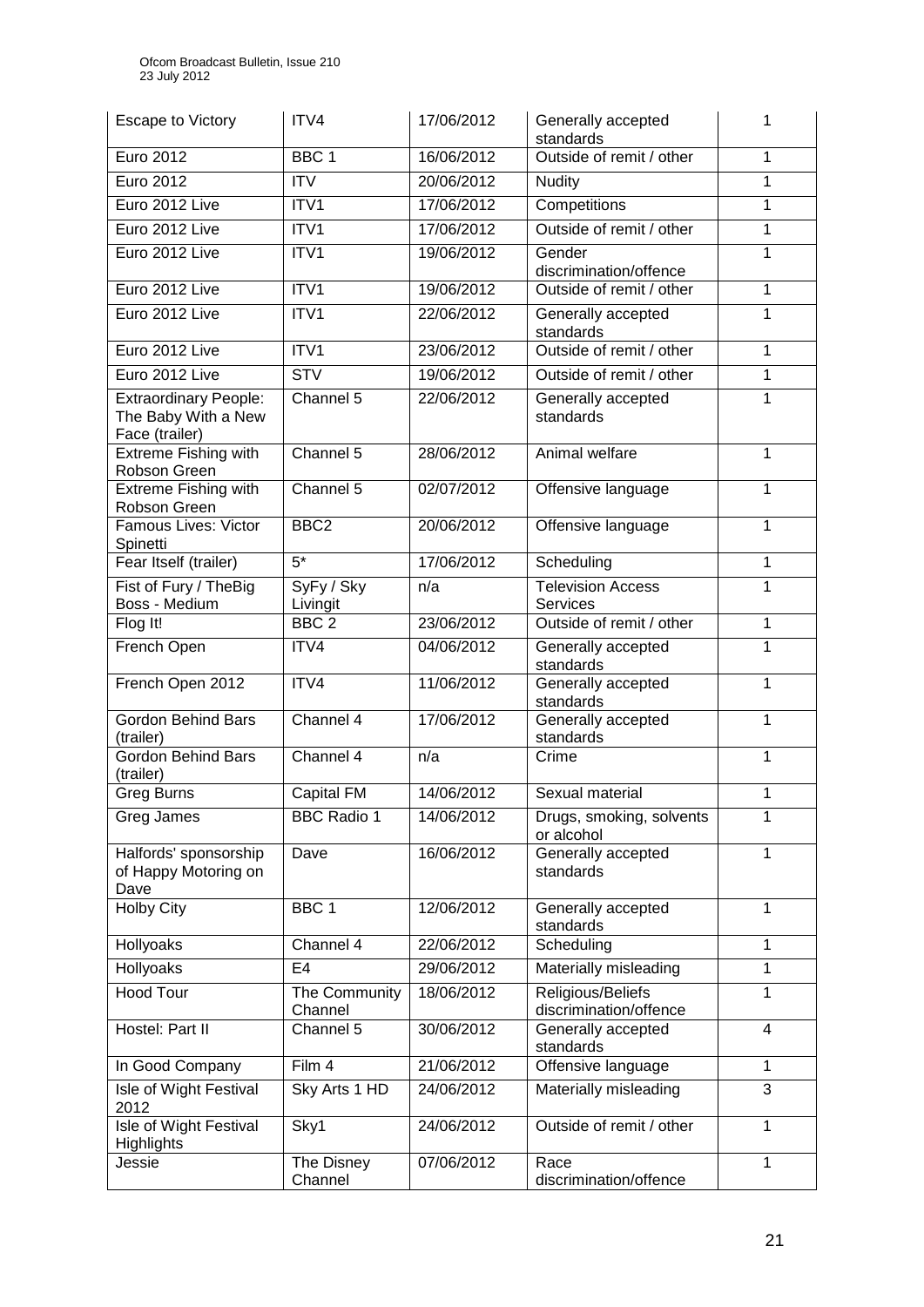| Katie                                    | <b>Sky Living</b>               | 26/06/2012 | Outside of remit / other                        | 1              |
|------------------------------------------|---------------------------------|------------|-------------------------------------------------|----------------|
| Kismat Aur Kundli<br>(Live)              | Venus TV                        | 07/05/2012 | Participation TV - Harm                         | 1              |
| Law Show                                 | <b>PTV Prime</b>                | 14/05/2012 | Advertising/editorial<br>distinction            | 1              |
| Lewis                                    | ITV3                            | 01/07/2012 | Advertising minutage                            | 1              |
| Lifers                                   | Channel 4                       | 25/06/2012 | <b>Disability</b><br>discrimination/offence     | $\mathbf 1$    |
| Lifers                                   | Channel 4                       | 25/06/2012 | Generally accepted<br>standards                 | 1              |
| Lifers                                   | Channel 4                       | 25/06/2012 | Outside of remit / other                        | 1              |
| Line of Duty                             | BBC <sub>2</sub>                | 26/06/2012 | Sexual material                                 | 1              |
| Live at the Apollo                       | BBC <sub>1</sub>                | 16/06/2012 | Race<br>discrimination/offence                  | 1              |
| Live Roulette                            | <b>Smart Live</b><br>Casino     | n/a        | Participation TV -<br>Misleadingness            | 1              |
| London Tonight                           | <b>ITV1 London</b>              | 22/06/2012 | Generally accepted<br>standards                 | 1              |
| Look Who's Talking                       | Gold                            | 10/06/2012 | Offensive language                              | 1              |
| Lookaround                               | <b>ITV1 Border</b><br>(English) | 20/06/2012 | Outside of remit / other                        | 1              |
| Mad Mad World                            | ITV <sub>1</sub>                | 30/06/2012 | Generally accepted<br>standards                 | $\overline{1}$ |
| Made On Sunday                           | <b>BBC Radio 2</b>              | 17/06/2012 | Generally accepted<br>standards                 | 1              |
| Man v Food                               | Dave                            | 19/06/2012 | Harm                                            | 1              |
| Marco Pierre White's<br>Kitchen Wars     | Channel 5                       | 07/06/2012 | Violence and dangerous<br>behaviour             | 1              |
| Marco Pierre White's<br>Kitchen Wars     | Channel 5                       | 14/06/2012 | Violence and dangerous<br>behaviour             | $\overline{2}$ |
| Marco Pierre White's<br>Kitchen Wars     | Channel 5                       | 21/06/2012 | Violence and dangerous<br>behaviour             | $\mathbf{1}$   |
| Marco Pierre White's<br>Kitchen Wars     | Channel 5                       | 28/06/2012 | Competitions                                    | $\mathbf 1$    |
| Marco Pierre White's<br>Kitchen Wars     | Channel 5                       | 28/06/2012 | Violence and dangerous<br>behaviour             | 6              |
| Married to the Moonies                   | Channel 4                       | 31/05/2012 | Animal welfare                                  | 1              |
| Match of the Day Live                    | BBC <sub>1</sub>                | 09/06/2012 | Flashing images/risk to<br>viewers who have PSE | 1              |
| Match of the Day Live                    | BBC <sub>1</sub>                | 18/06/2012 | Product placement                               | $\overline{2}$ |
| Match of the Day Live                    | BBC <sub>1</sub>                | 24/06/2012 | Generally accepted<br>standards                 | $\overline{4}$ |
| Match of the Day Live                    | BBC <sub>1</sub>                | 28/06/2012 | Outside of remit / other                        | 1              |
| Match of the Day Live                    | BBC <sub>1</sub>                | 01/07/2012 | Race<br>discrimination/offence                  | 1              |
| <b>Midsomer Murders</b>                  | <b>ITV1 London</b>              | 20/06/2012 | Offensive language                              | 1              |
| <b>Midsomer Murders</b>                  | ITV1 London                     | 20/06/2012 | Sexual material                                 | 1              |
| Mike and Chelsea In<br>the Morning       | <b>Key 103</b>                  | 12/06/2012 | Race<br>discrimination/offence                  | 1              |
| Mrs. Brown's Boys                        | BBC <sub>1</sub>                | 23/06/2012 | Offensive language                              | 1              |
| My Daughter the<br><b>Teenage Nudist</b> | More4                           | 01/07/2012 | Generally accepted<br>standards                 | 1              |
| <b>Mystery Voice</b>                     | <b>Heart FM</b>                 | n/a        | Competitions                                    | 1              |
| Competition<br><b>News</b>               | Real Radio                      | 18/05/2012 | Harm                                            | 1              |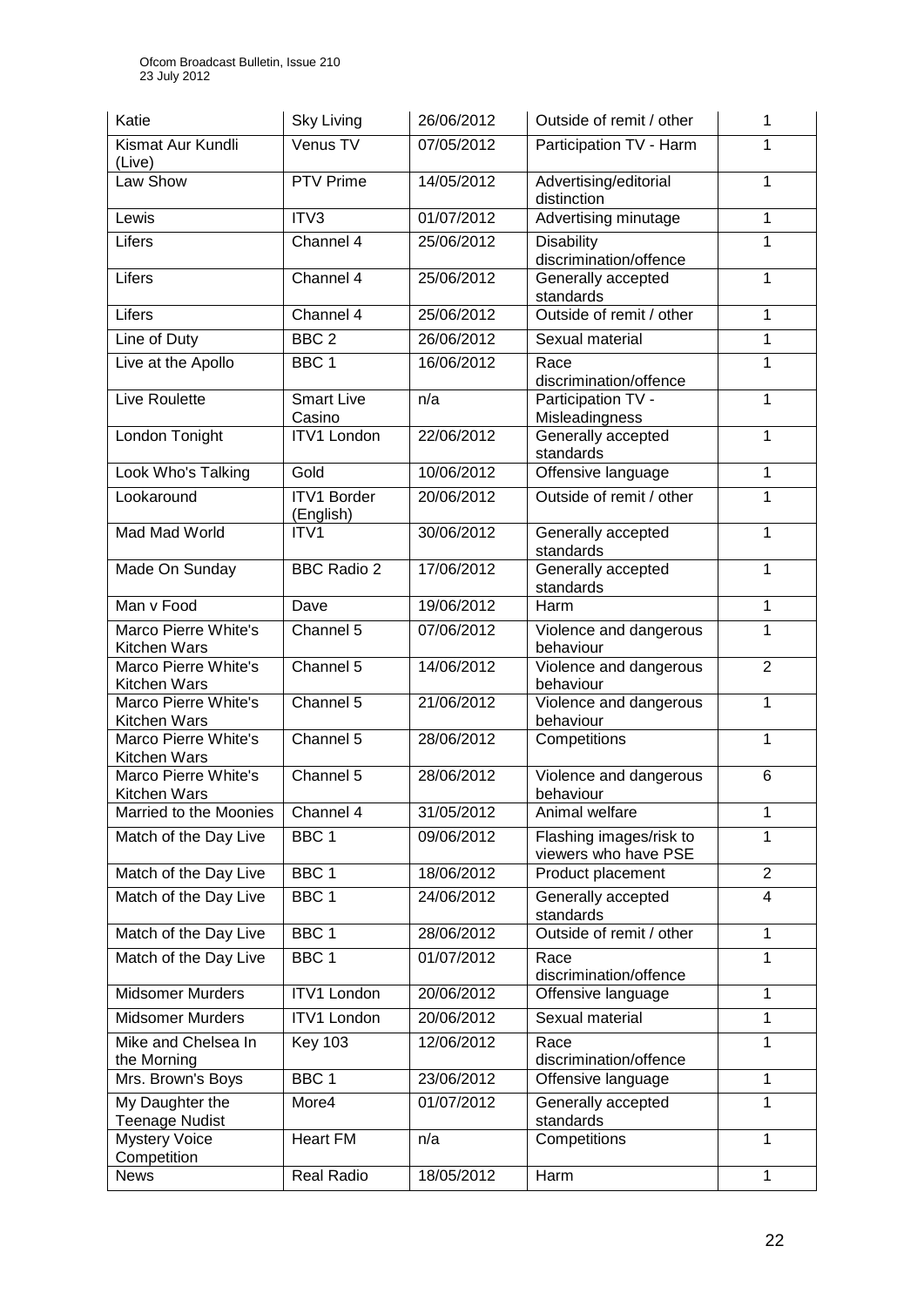|                                                  | Scotland                    |            |                                             |                |
|--------------------------------------------------|-----------------------------|------------|---------------------------------------------|----------------|
| Newsnight                                        | BBC <sub>2</sub>            | 25/06/2012 | Generally accepted<br>standards             | 1              |
| Newsnight                                        | BBC <sub>2</sub>            | 26/06/2012 | Due impartiality/bias                       | 1              |
| Newsnight                                        | BBC <sub>2</sub>            | 26/06/2012 | Generally accepted<br>standards             | 1              |
| Newsnight Scotland                               | <b>BBC 2 Scotland</b>       | 27/06/2012 | Outside of remit / other                    | $\mathbf{1}$   |
| Night Owls                                       | <b>Metro Radio</b>          | 19/06/2012 | Animal welfare                              | 1              |
| <b>Olympics Torch Relay</b>                      | <b>BBC</b> (Red<br>Button)  | 17/06/2012 | Due impartiality/bias                       | $\mathbf{1}$   |
| One Born Every<br>Minute (trailer)               | Channel 4                   | 29/06/2012 | Scheduling                                  | 1              |
| One Night in Turin                               | ITV4                        | 20/06/2012 | Generally accepted<br>standards             | 1              |
| Parents (trailer)                                | Sky 1                       | 24/06/2012 | Generally accepted<br>standards             | 1              |
| Pirates of the<br>Caribbean: Dead<br>Man's Chest | BBC <sub>3</sub>            | 30/05/2012 | Offensive language                          | 1              |
| Programming                                      | <b>BBC Radio 1</b>          | n/a        | Offensive language                          | 1              |
| Programming                                      | <b>BBC Radio 1</b>          | 15/06/2012 | Sexual material                             | 1              |
| Programming                                      | <b>BBC</b> channels         | n/a        | Outside of remit / other                    | 1              |
| Quadrophenia: Can<br>You See the Real Me?        | BBC <sub>4</sub>            | 29/06/2012 | Outside of remit / other                    | 1              |
| Real Sex: Some Like it<br>Hot                    | $5*$                        | 02/06/2012 | Sexual material                             | 1              |
| <b>Regional News and</b><br>Weather              | BBC <sub>1</sub>            | 26/06/2012 | Religious/Beliefs<br>discrimination/offence | $\mathbf{1}$   |
| Rob Dunger                                       | <b>BBC Radio</b><br>Suffolk | 09/06/2012 | Generally accepted<br>standards             | $\mathbf{1}$   |
| Royal Ascot                                      | BBC <sub>1</sub>            | 19/06/2012 | Outside of remit / other                    | $\mathbf{1}$   |
| Sex: How to Do<br>Everything                     | $5*$                        | 24/04/2012 | Sexual material                             | 1              |
| Simon Mayo Drivetime                             | <b>BBC Radio 2</b>          | 27/06/2012 | Crime                                       | 1              |
| <b>Sky News</b>                                  | <b>Sky News</b>             | 22/06/2012 | Outside of remit / other                    | 1              |
| <b>Sky News</b>                                  | <b>Sky News</b>             | 22/06/2012 | Sponsorship                                 | 1              |
| Sky News with Colin<br><b>Brazier</b>            | <b>Sky News</b>             | 23/06/2012 | Sexual material                             | 1              |
| Sky News with Dermot<br>Murnaghan                | <b>Sky News</b>             | 02/07/2012 | Generally accepted<br>standards             | $\mathbf{1}$   |
| Sky promotions                                   | Sky                         | n/a        | Materially misleading                       | 1              |
| <b>Sky Sports promotions</b>                     | <b>Sky Sports</b>           | n/a        | Political advertising                       | $\mathbf{1}$   |
| Spartacus: Blood and<br>Sand                     | Pick TV                     | 15/06/2012 | Advertising scheduling                      | $\mathbf{1}$   |
| Stand Up for the Week                            | Channel 4                   | 01/06/2012 | Race<br>discrimination/offence              | $\overline{1}$ |
| Station ident                                    | Jack FM<br>(Oxford)         | 19/06/2012 | Religious/Beliefs<br>discrimination/offence | $\mathbf{1}$   |
| Steve Allen                                      | <b>LBC 97.3FM</b>           | 11/06/2012 | Generally accepted<br>standards             | $\mathbf{1}$   |
| Sunday Brunch                                    | Channel 4                   | 17/06/2012 | Generally accepted<br>standards             | $\mathbf{1}$   |
| Sunrise                                          | <b>Sky News</b>             | 27/06/2012 | Race<br>discrimination/offence              | $\mathbf{1}$   |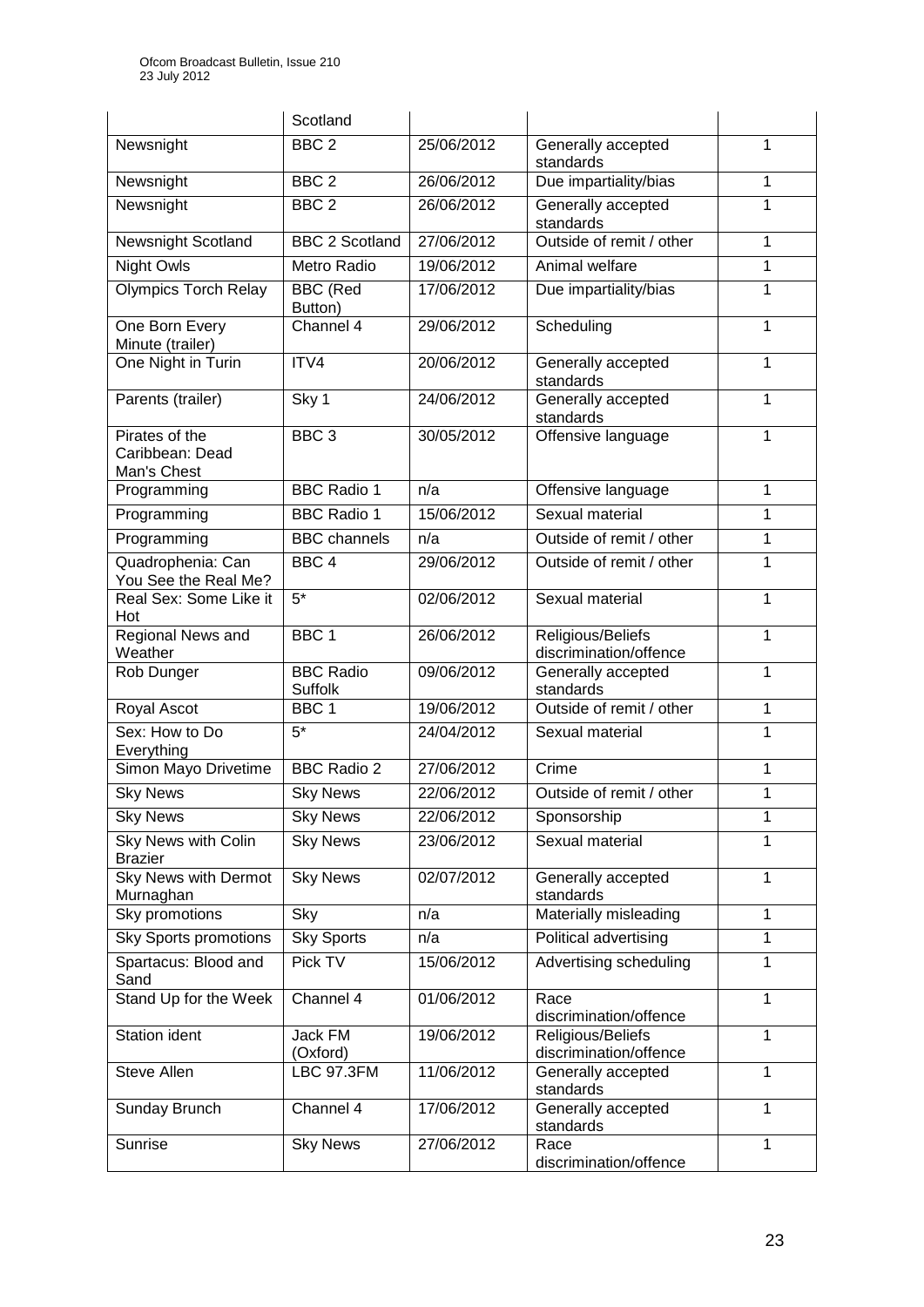| Supersize vs<br>Superskinny                                        | More 4             | 22/06/2012 | <b>Nudity</b>                               | 1              |
|--------------------------------------------------------------------|--------------------|------------|---------------------------------------------|----------------|
| T4                                                                 | Channel 4          | 30/06/2012 | Offensive language                          | $\mathbf{1}$   |
| Take Me Out                                                        | ITV2               | 15/06/2012 | Generally accepted<br>standards             | 1              |
| <b>Tetley Original's</b><br>sponsorship of Family<br><b>Movies</b> | Channel 5          | 19/05/2012 | Harm                                        | 1              |
| The Archers                                                        | <b>BBC Radio 4</b> | 20/06/2012 | Offensive language                          | 1              |
| The Bachelor                                                       | Channel 5          | n/a        | Competitions                                | $\overline{1}$ |
| The Big Bang Theory                                                | E <sub>4</sub>     | 18/06/2012 | Hypnotic and other<br>techniques            | 1              |
| The Big Bang Theory                                                | E4                 | 26/06/2012 | Advertising minutage                        | $\mathbf{1}$   |
| The Chris Evans<br><b>Breakfast Show</b>                           | <b>BBC Radio 2</b> | 08/06/2012 | Generally accepted<br>standards             | $\mathbf{1}$   |
| The Chris Moyles<br>Show                                           | <b>BBC Radio 1</b> | 25/05/2012 | Scheduling                                  | $\mathbf{1}$   |
| The Graham Norton<br>Show                                          | BBC <sub>1</sub>   | 22/06/2012 | Race<br>discrimination/offence              | 1              |
| The Graham Norton<br>Show                                          | BBC <sub>1</sub>   | 25/06/2012 | Race<br>discrimination/offence              | 1              |
| The Hairy Bikers:<br>Mums Know Best                                | BBC <sub>2</sub>   | 19/06/2012 | Harm                                        | 1              |
| The Hot 10                                                         | <b>MTV Hits</b>    | 21/06/2012 | Race<br>discrimination/offence              | 1              |
| The Jeremy Kyle<br>Show                                            | ITV1               | 19/06/2012 | Generally accepted<br>standards             | 1              |
| The Jeremy Kyle<br>Show                                            | ITV1               | 27/06/2012 | Generally accepted<br>standards             | 1              |
| The Last House on the<br>Left                                      | ITV4               | 22/06/2012 | Generally accepted<br>standards             | 1              |
| The Last House on the<br>Left                                      | ITV4               | 25/06/2012 | Generally accepted<br>standards             | 1              |
| The Million Pound<br>Drop Live                                     | Channel 4          | 22/06/2012 | Outside of remit / other                    | $\mathbf{1}$   |
| The Million Pound<br>Drop Live                                     | Channel 4          | 23/06/2012 | Race<br>discrimination/offence              | 3              |
| The Million Pound<br>Drop Live                                     | Channel 4          | 29/06/2012 | Outside of remit / other                    | 1              |
| The Only Way is<br>Essex                                           | ITV <sub>2</sub>   | 13/06/2012 | Race<br>discrimination/offence              | $\mathbf{1}$   |
| The Secret Millionaire                                             | Channel 4          | 24/06/2012 | Harm                                        | $\mathbf{1}$   |
| The Simpsons                                                       | Channel 4          | 14/06/2012 | Offensive language                          | 1              |
| The Store                                                          | ITV1               | 17/06/2012 | Outside of remit / other                    | 1              |
| The Wright Stuff                                                   | Channel 5          | 06/06/2012 | Religious/Beliefs<br>discrimination/offence | 1              |
| The Wright Stuff                                                   | Channel 5          | 19/06/2012 | Religious/Beliefs<br>discrimination/offence | 1              |
| The Wright Stuff                                                   | Channel 5          | 29/06/2012 | Offensive language                          | 1              |
| This Morning                                                       | ITV1               | 25/06/2012 | Generally accepted<br>standards             | 9              |
| This Morning                                                       | ITV1               | 28/06/2012 | <b>Disability</b><br>discrimination/offence | 1              |
| This Morning                                                       | ITV1               | 28/06/2012 | Generally accepted<br>standards             | 1              |
| Trapped                                                            | <b>CBBC</b>        | 28/06/2012 | Crime                                       | 1              |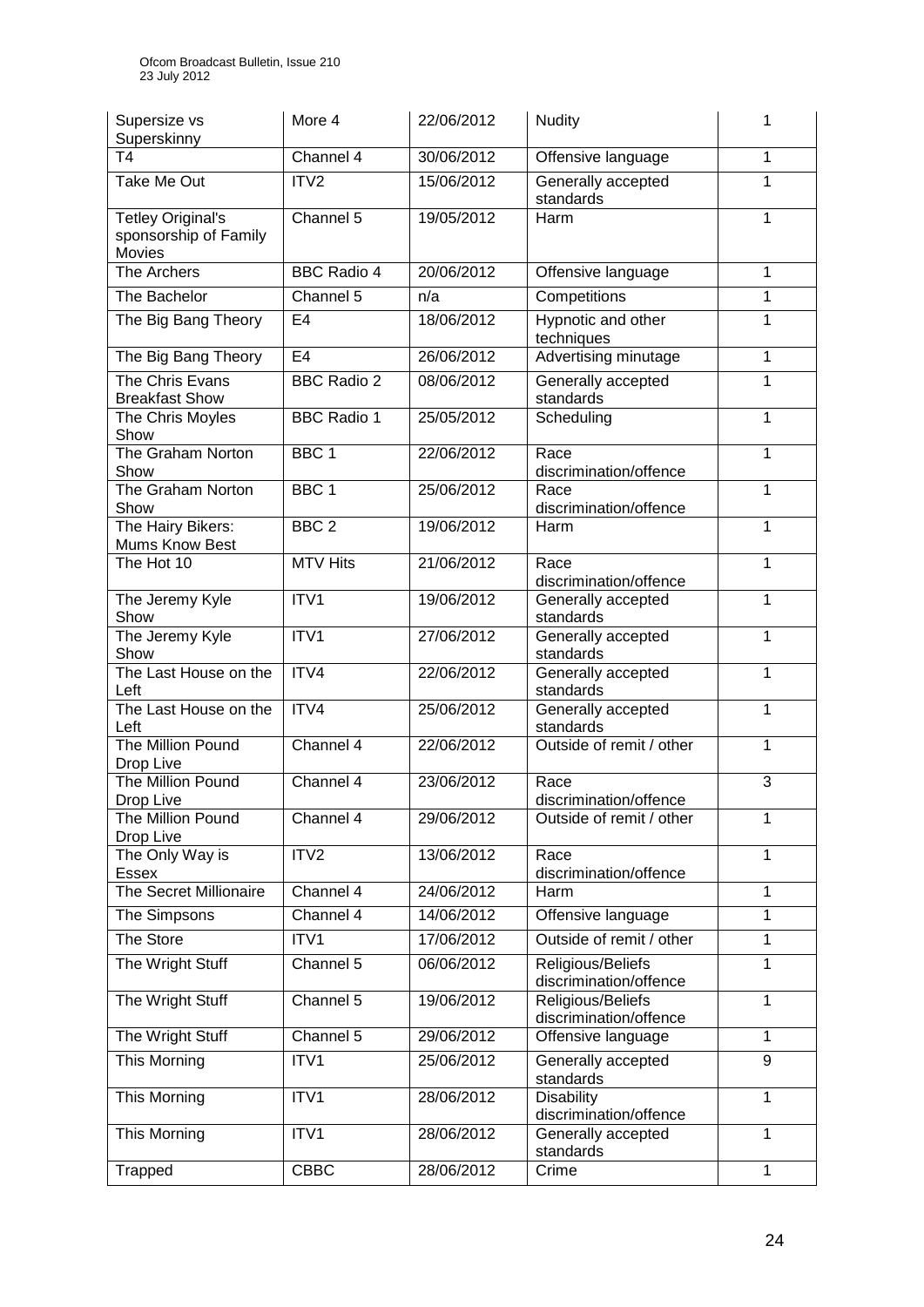| US Open Golf             | Sky Sports 1           | 15/06/2012 | Race<br>discrimination/offence                  |   |
|--------------------------|------------------------|------------|-------------------------------------------------|---|
| <b>Vampire Forensics</b> | National<br>Geographic | 13/06/2012 | Generally accepted<br>standards                 |   |
| Various programmes       | Various                | n/a        | Drugs, smoking, solvents<br>or alcohol          |   |
| Wimbledon 2012           | BBC 1                  | 25/06/2012 | Outside of remit / other                        |   |
| Wimbledon 2012           | BBC <sub>1</sub>       | 28/06/2012 | Surreptitious advertising                       |   |
| Wimbledon 2012           | BBC 1                  | 30/06/2012 | Outside of remit / other                        |   |
| Wimbledon 2012           | BBC <sub>2</sub>       | 26/06/2012 | Flashing images/risk to<br>viewers who have PSE | 1 |
| Y Byd ar Bedwar          | S <sub>4</sub> C       | 17/04/2012 | Due impartiality/bias                           |   |
| You've Been Framed!      | ITV1                   | 24/06/2012 | Under 18s in<br>programmes                      |   |